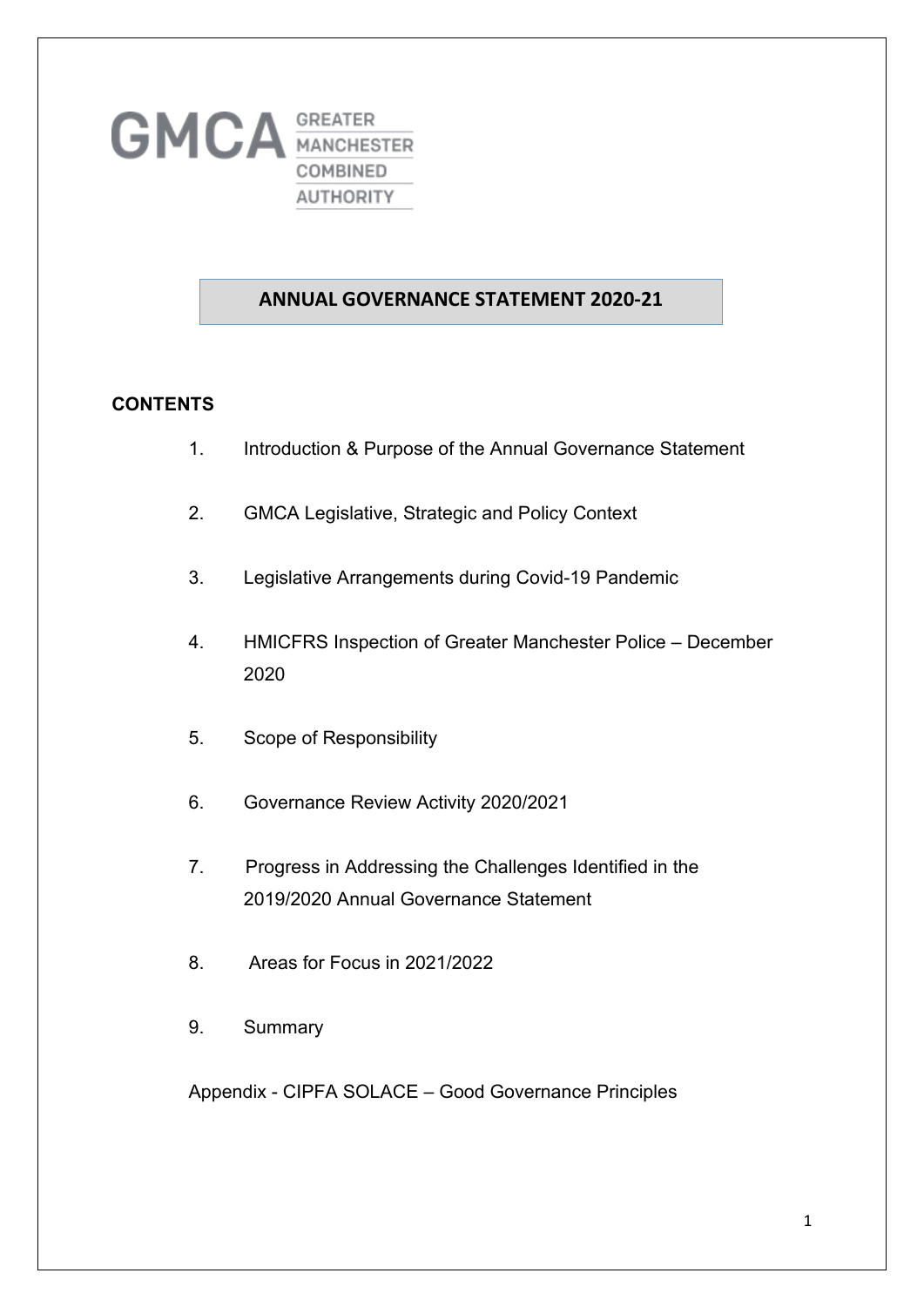#### **INTRODUCTION**

1.1The Annual Governance Statement sets out how the Greater Manchester Combined Authority (GMCA) meets its governance standards detailed in the [Code of Corporate Governance.](https://www.greatermanchester-ca.gov.uk/who-we-are/accounts-transparency-and-governance/) It also describes how it meets the requirements of regulation 6(1) of the Accounts and Audit Regulations 2015 in relation to the publication of an Annual Governance Statement to accompany the Annual Accounts. It is a document which looks back retrospectively over the past year and identifies where the GMCA has demonstrated good governance and looks forward as to areas where focus should be given in relation to governance over the coming year. The GMCA's corporate governance framework is structured around the seven good governance principles set out in the 2016 CIPFA guidance (see fig.1):



**Fig.1 Seven Principles of Good Governance**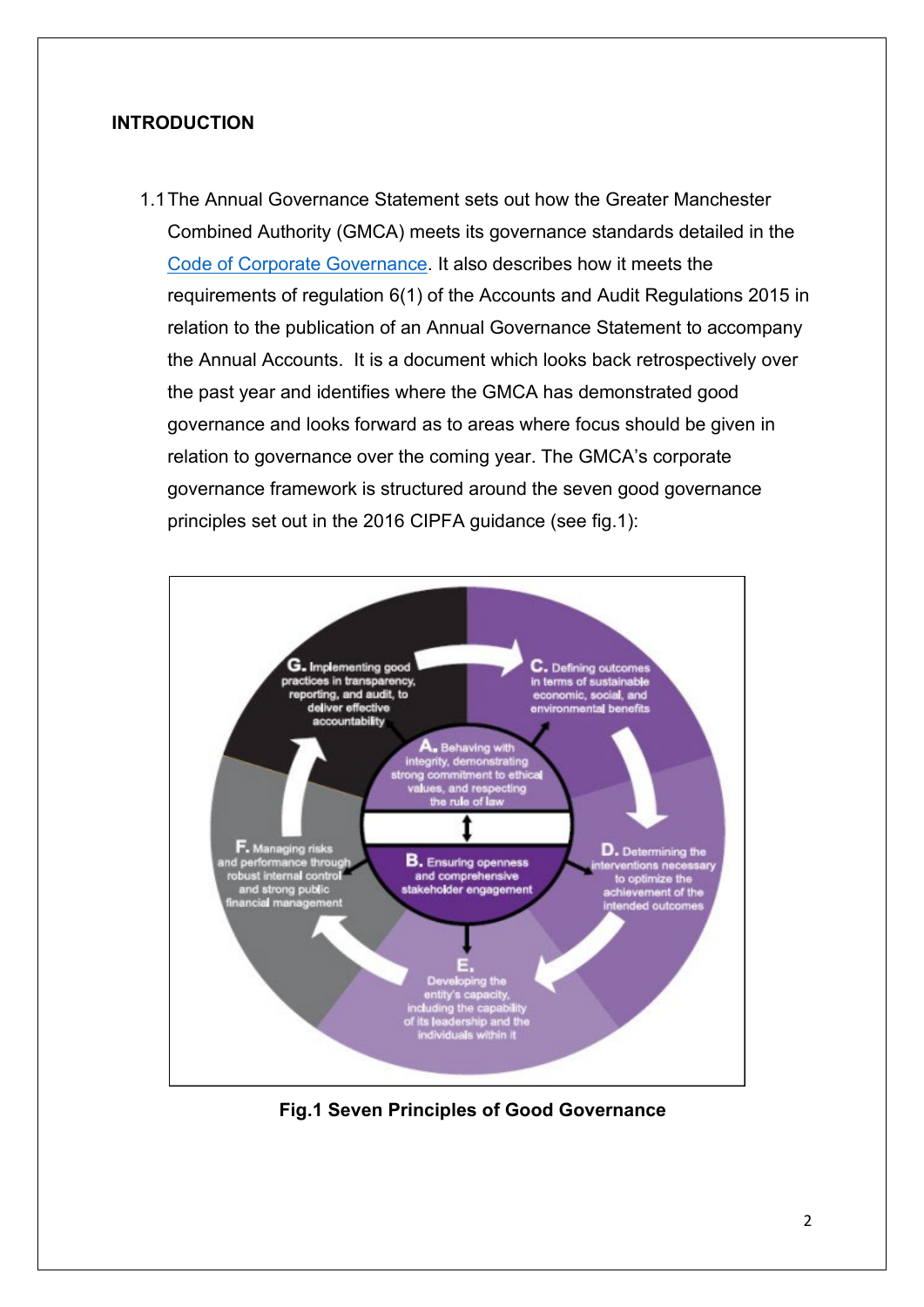### **LEGISLATIVE, STRATEGIC AND POLICY CONTEXT**

2.1The GMCA was established on 1 April 2011 by the Greater Manchester Combined Authority Order 2011 and comprised of ten members, being the Leaders of the constituent councils. The GM Mayor was re-elected on 10<sup>th</sup> May 2021 and will remain in office until May 2024. The Mayor is the chair and 11<sup>th</sup> member of the GMCA. The Mayor also appoints the Deputy Mayor for Policing and Crime who has substantial delegated authority covering policing and crime. All members have clear portfolio responsibilities as listed below:

| <b>Member</b>              | <b>Representing</b> | <b>Portfolio Responsibility</b>    |
|----------------------------|---------------------|------------------------------------|
| Mayor Andy Burnham         | <b>GM Mayor</b>     | Policy & Reform, Transport         |
| <b>Baroness Beverley</b>   | Deputy Mayor        | Safe & Strong Communities          |
| Hughes                     |                     | (Police and Fire)                  |
| <b>Cllr Martyn Cox</b>     | <b>Bolton</b>       | Culture                            |
| <b>Cllr Eamonn O'Brien</b> | Bury                | Young People & Cohesion            |
| <b>Sir Richard Leese</b>   | Manchester          | <b>Healthy Lives &amp; Quality</b> |
|                            |                     | Care                               |
| Cllr Arooj Shah            | Oldham              | Community, Co-operatives           |
|                            |                     | & Inclusion                        |
| <b>Cllr Neil Emmott</b>    | Rochdale            | <b>Green City Region</b>           |
| <b>Mayor Paul Dennett</b>  | Salford             | Housing, Homelessness &            |
|                            |                     | Infrastructure                     |
| <b>Cllr Elise Wilson</b>   | Stockport           | Economy & Business                 |
| Cllr Brenda Warrington     | Tameside            | <b>Equalities</b>                  |
| <b>Cllr Andrew Western</b> | <b>Trafford</b>     | Digital, Clean Air,                |
|                            |                     | Education, Skills, Work &          |
|                            |                     | Apprenticeships                    |
| <b>Cllr David Molyneux</b> | Wigan               | Resources & Investment             |

2.2Each GMCA member appointed by a constituent council may appoint an elected member of another constituent council to act as an assistant portfolio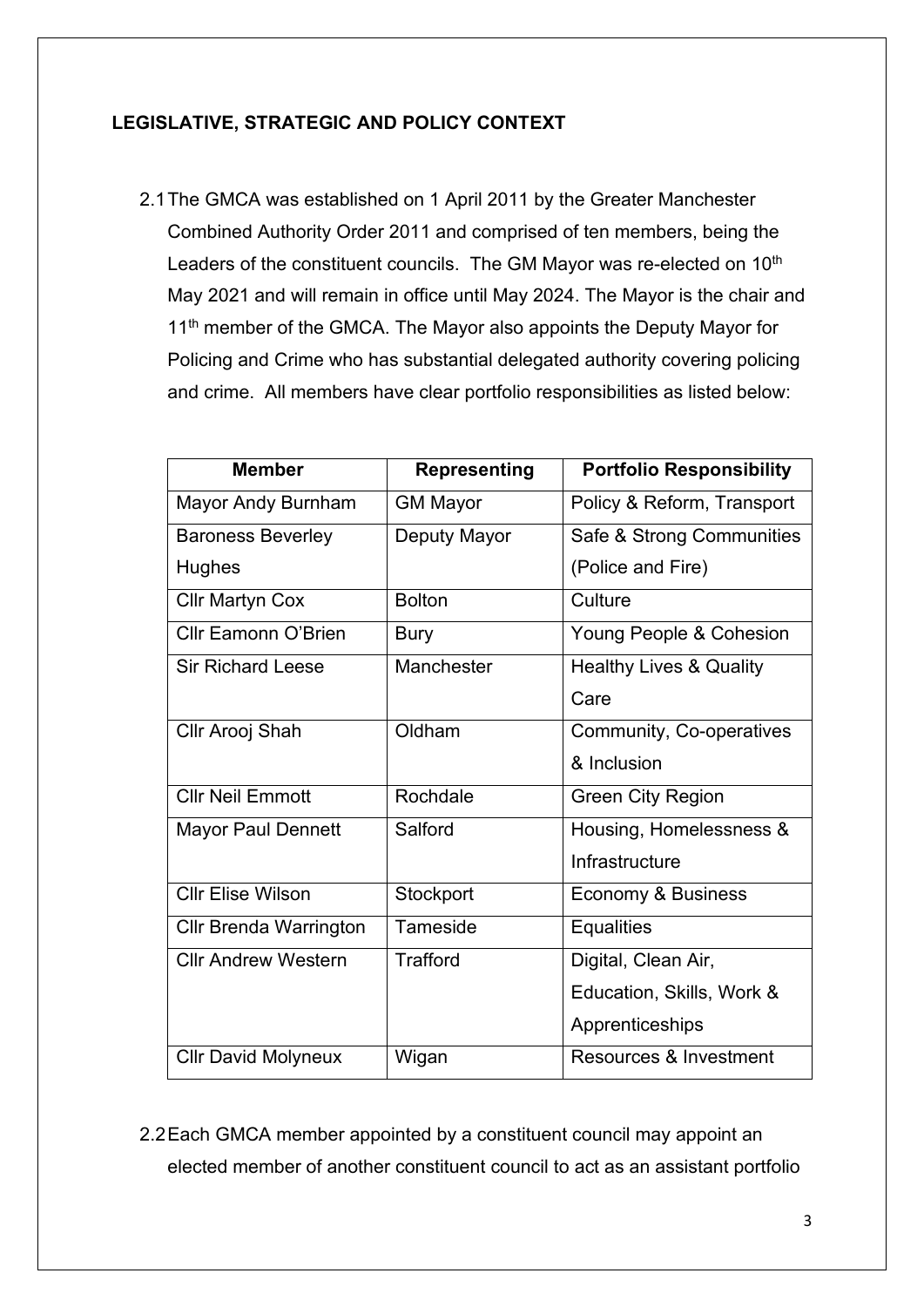holder whose duties will be to provide support and assistance to the GMCA member in the carrying out of that member's duties in respect of the portfolio responsibilities allocated by the Mayor. Portfolio Assistants also have the right to attend meetings of the GMCA and speak but they have no voting rights. This is set out in the constitution.

- 2.3On public service issues the GMCA members and the Mayor each have one vote, and generally questions are decided by a majority vote. Questions on matters requiring a vote of more than a simple majority are set out in the 2011 Order. The Mayor is required to consult members of the GMCA on his strategies. The GMCA also examines the Mayor's (non-Police and Crime) spending plans and is able to amend those plans if two-thirds of members agree to do so.
- 2.4The GM Local Enterprise Partnership (LEP) is a private sector-led voluntary partnership, with a core function to provide strategic leadership and private sector insight (alongside the GMCA) to help deliver the city region's growth ambitions. The GM LEP jointly owns (along with the GMCA and voluntary sector) the Greater Manchester Strategy (GMS) and is responsible for providing strategic direction to ensure that the strategy is successfully delivered.
- 2.5The GMCA and the Constituent Councils are members of the Association of Greater Manchester Authorities (AGMA). They have entered into joint arrangements, including an Operating Agreement, and the establishment of a joint committee called the AGMA Executive Board, which oversees the work and strategic direction of AGMA, leads on policy, and has delegated decisionmaking powers from the 10 Greater Manchester councils. AGMA has the same membership at the GMCA.
- 2.6A range of statutory and non-statutory member-led committees and boards sit below the GMCA and LEP, with responsibility for overseeing work in relation to the various portfolios. The three Overview and Scrutiny Committees each have 15 members and responsibility for Corporate Issues and Reform;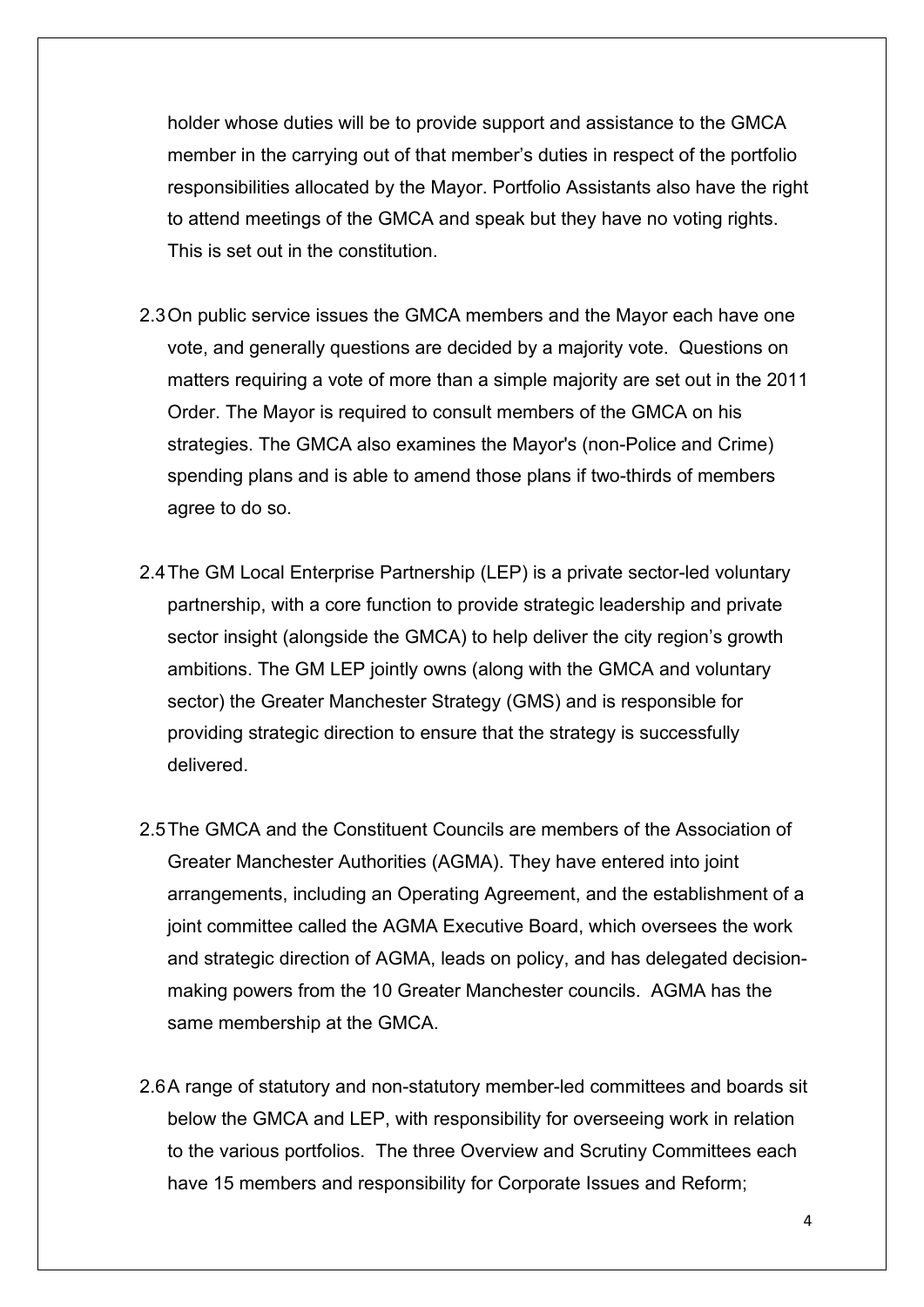Economy, Business Growth and Skills; and Housing, Planning and Environment. The GMCA Audit Committee, as a statutory body, plays a key role in overseeing risk management; governance systems and financial management. The GM Transport Committee oversees the travel services provided by Transport for Greater Manchester (TfGM).



**Fig.2 Governance Structure**

### **LEGISLATIVE ARRANGEMENTS DURING COVID-19 PANDEMIC**

3.1Within the UK, a disaster response system exists, underpinned by the Civil Contingencies Act 2004. The system helps to support the coherent and integrated emergency response and recovery between national and local levels. At a local level, the backbone of this system is partnership working through a Strategic Coordinating Group and its associated structures, together with a Recovery Coordinating Group and appropriate sub-groups. These, in turn, are recognised and supported by MHCLG and other Government Departments, assisting a two-way dialogue in the emergency that is additional to more normal day-to-day arrangements.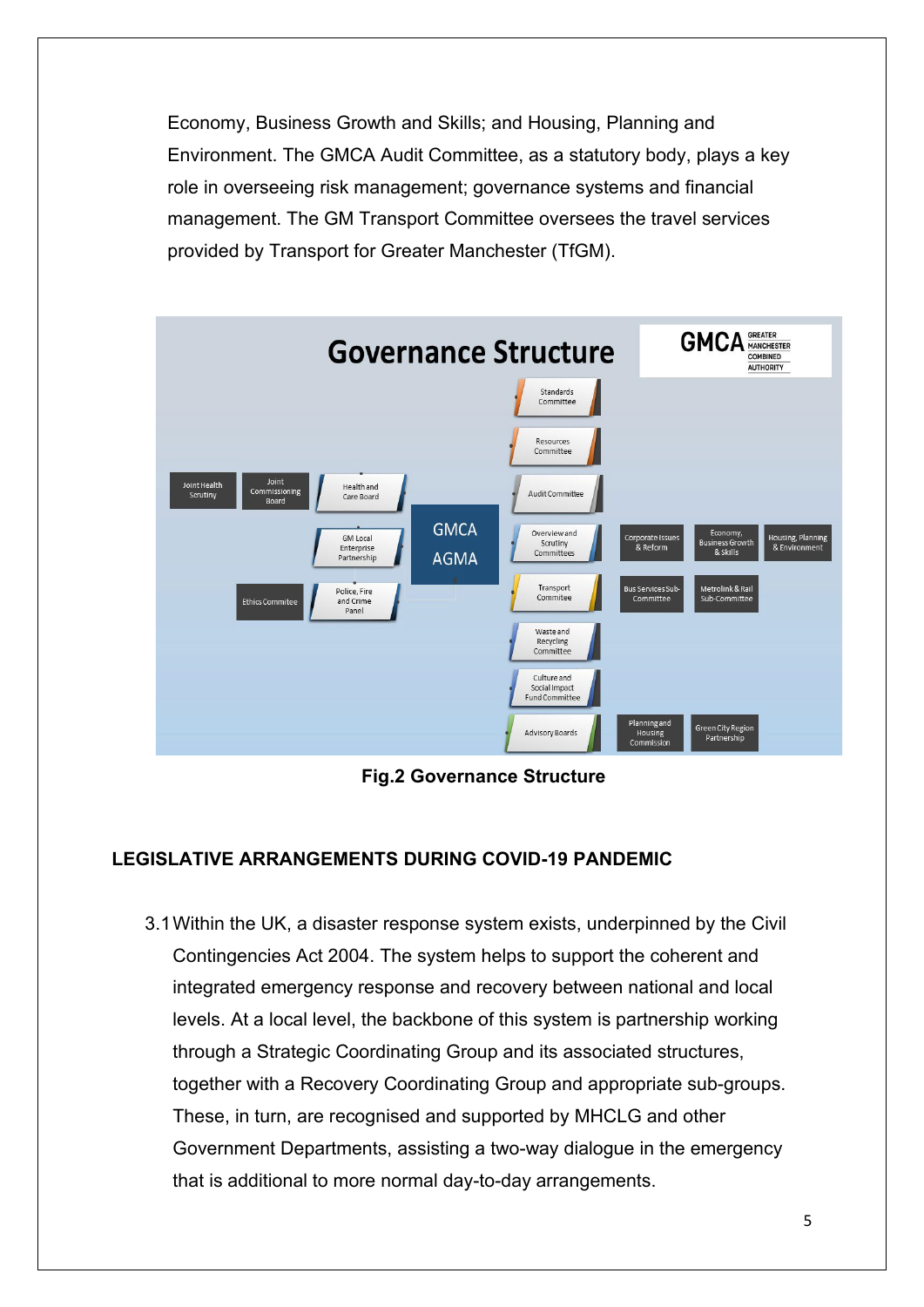- 3.2Although GM is well practised in working in this way across a wide range of emergencies, the current Covid-19 emergency has a range of specific characteristics that has required GM to keep the emergency structures under review and to ensure that they link across into established governance and decision-making arrangements. The emergency structures are designed to support and not replace local 'business-as-usual' systems.
- 3.3Contrary to the majority of emergencies experienced since the introduction of the current UK framework, the Covid-19 emergency required a whole system response, affecting the whole of society and requiring sustained effort over at least the next year based on current projections. Work is underway to review transition into a longer-term recovery, and there may be a need for recurrent response activity during the recovery period. Therefore, it is likely to require flexibility in future structures and approaches to facilitate the reinstatement of business as usual as Government legislation and regulations change and the UK moves to a new normality.
- 3.4In response to the Covid-19 emergency, GM had established a multi-agency response structures that dovetailed with the national emergency response framework, whilst also being adapted to address local need. A C19 Executive Group, co-chaired by the Chief Constable of GMP and the Chief Executive of GMCA, has been sitting since early March 2020 with districts strongly engaged through Chief Executive portfolio leads and a local authority Chief Officers Group. A GM Strategic Coordinating Group (SCG) chaired by the Assistant Chief Constable, supports the C19 Executive and had in turn, established a number of thematic sub-groups, emergency operation cells and sector coordination groups. In line with UK doctrine, a Recovery Coordinating Group (RCG) was set up in the early stages of the response and has been running in parallel with the C19 Executive. The C19 Executive and RCG work closely together, with the Chair of the RCG sitting on the C19 Executive.
- 3.5The structures have worked well over the last year and continue to meet. Recently the SCG has reviewed its arrangements with a view to to stepping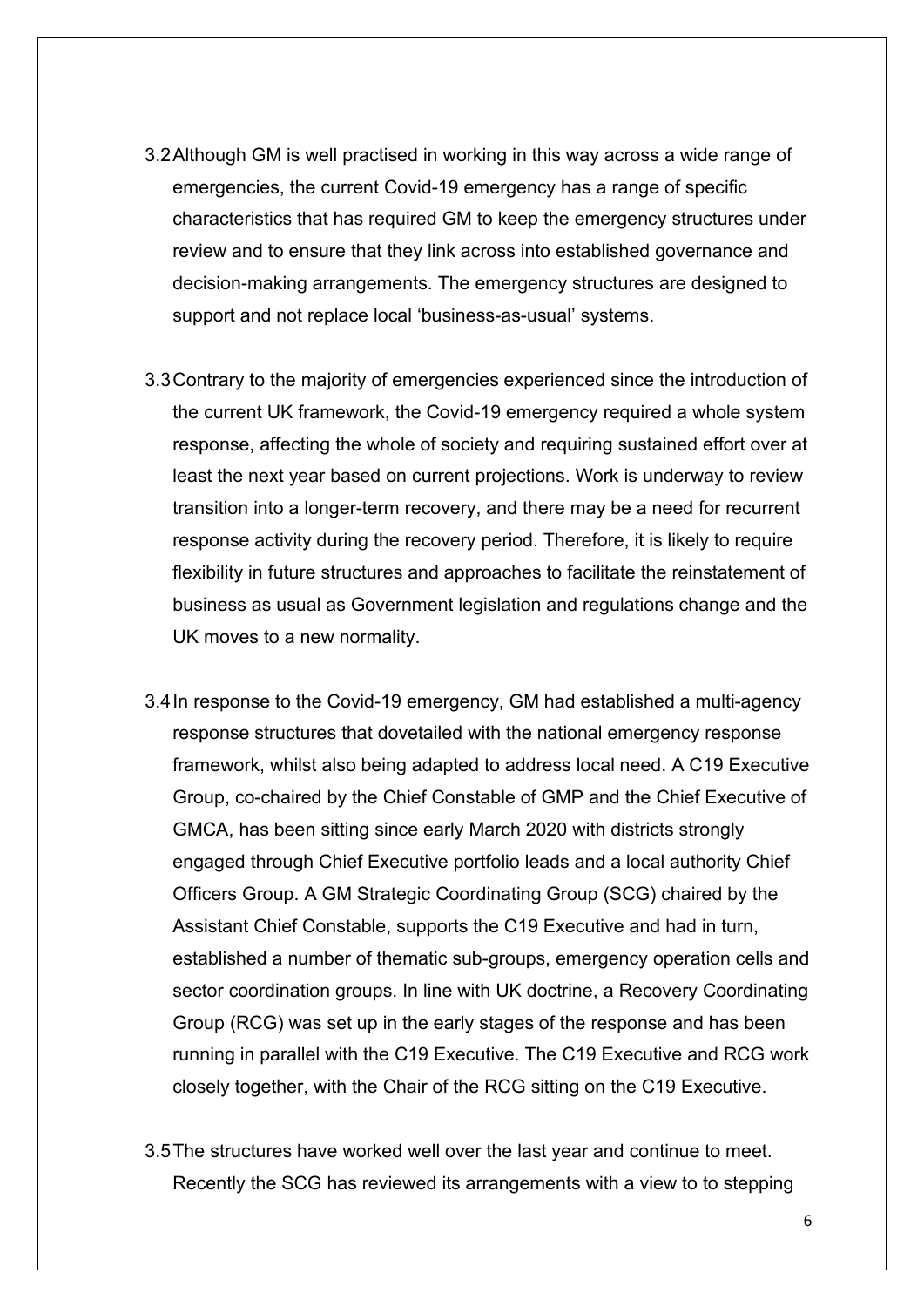down into recovery in step with the national roadmap. Part of this will look to how we can retain the benefits gained from collaborative working between stakeholders across GM as well as integrating the work into core business. However at the current time GM structures remain in response phase.

- 3.6With regard to GMCA decision making during the Covid-19 Emergency, the GMCA Constitution gives delegated authority to the Head of Paid Service, to take any action which is required as a matter of urgency in the interests of the GMCA, in consultation (where practicable) with the Chair of the GMCA. These decisions have been published in accordance with usual practice.
- 3.7The Local Authorities and Police and Crime Panels (Coronavirus) (Flexibility of Local Authority and Police and Crime Panel Meetings) (England and Wales) Regulations 2020 came into effect on the 4 April 2020. These Regulations remove the requirement for local authorities to only hold meetings in person, make provision for members of local authorities to attend meetings remotely and for public and press access to these meetings.
- 3.8Following the development of a technical solution and the required procedures and protocols, virtual meetings of the GMCA and its committees have been held. The regulations applied to local authority meetings held before 7th May 2021.
- 3.9 The regulations in 3.7 above expired on  $7<sup>th</sup>$  May 2021 which has required a move back to in person meetings for the GMCA and its formal committees. The in-person meeting requirements still have to comply with Covid safety requirements meaning work has been undertaken to ensure appropriate venues are used, enabling members to participate in meetings safely and for members of the public to attend in they so wish. GMCA meetings and committee meetings are still livestreamed live to enable access to members of the public and to assist with transparency.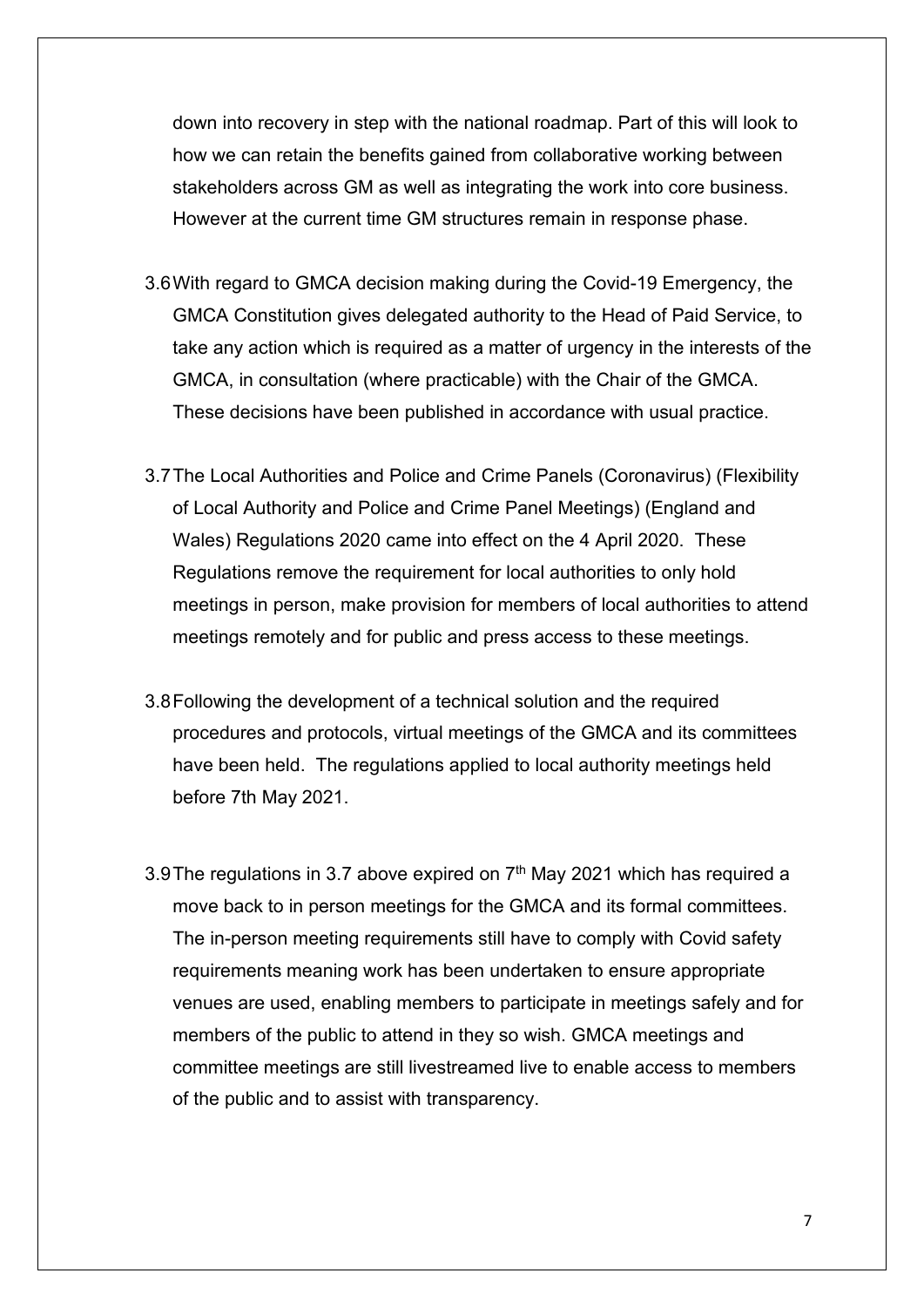### **HMICFRS INSPECTION OF GREATER MANCHESTER POLICE – DECEMBER 2020**

- 4.1 In December 2020 HMICFRS published 'An inspection of the service provided to Victims of crime by Greater Manchester Police (GMP)'. The focus of this assessment was to understand the experience of the victim; this is known as a Victim Service Assessment. The report highlighted a number of causes for concern and made a number of recommendations for Greater Manchester Police with specific timeframes for completion. The force, in response to these recommendations initiated a comprehensive action plan to support and intensify ongoing activity. The action plan had specific focus on the immediate recommendations, recommendations to be completed within three months and recommendations to be completed within six months.
- 4.2 The appointment of the new Chief Constable, Stephen Watson, in May 2021 was a critical step in responding to the issues outlined by HMICFRS and also in responding to the findings of the independent review of structures, culture, practices, and processes that was commissioned on behalf of the Mayor and the Deputy Mayor.
- 4.3 The Chief Constable has developed an GMP Implementation Plan which was presented to GMCA on 10 September 2021. This aims to make significant improvements to GMP. In the meantime, progress against the recommendations from the HMICFRS inspection continues to be monitored via the GMP Gold Group established to respond to the inspection results. This group is chaired by the Deputy Chief Constable and is attended by representatives from the Home Office and Mayor's office. The force has also been engaged as part of the Police Performance Oversight Group process, which will bring further scrutiny and support from across policing.

#### **SCOPE OF RESPONSIBILITY**

5.1The GMCA's Code of Corporate Governance sets out how the GMCA operates, how decisions are made and the procedures that are followed to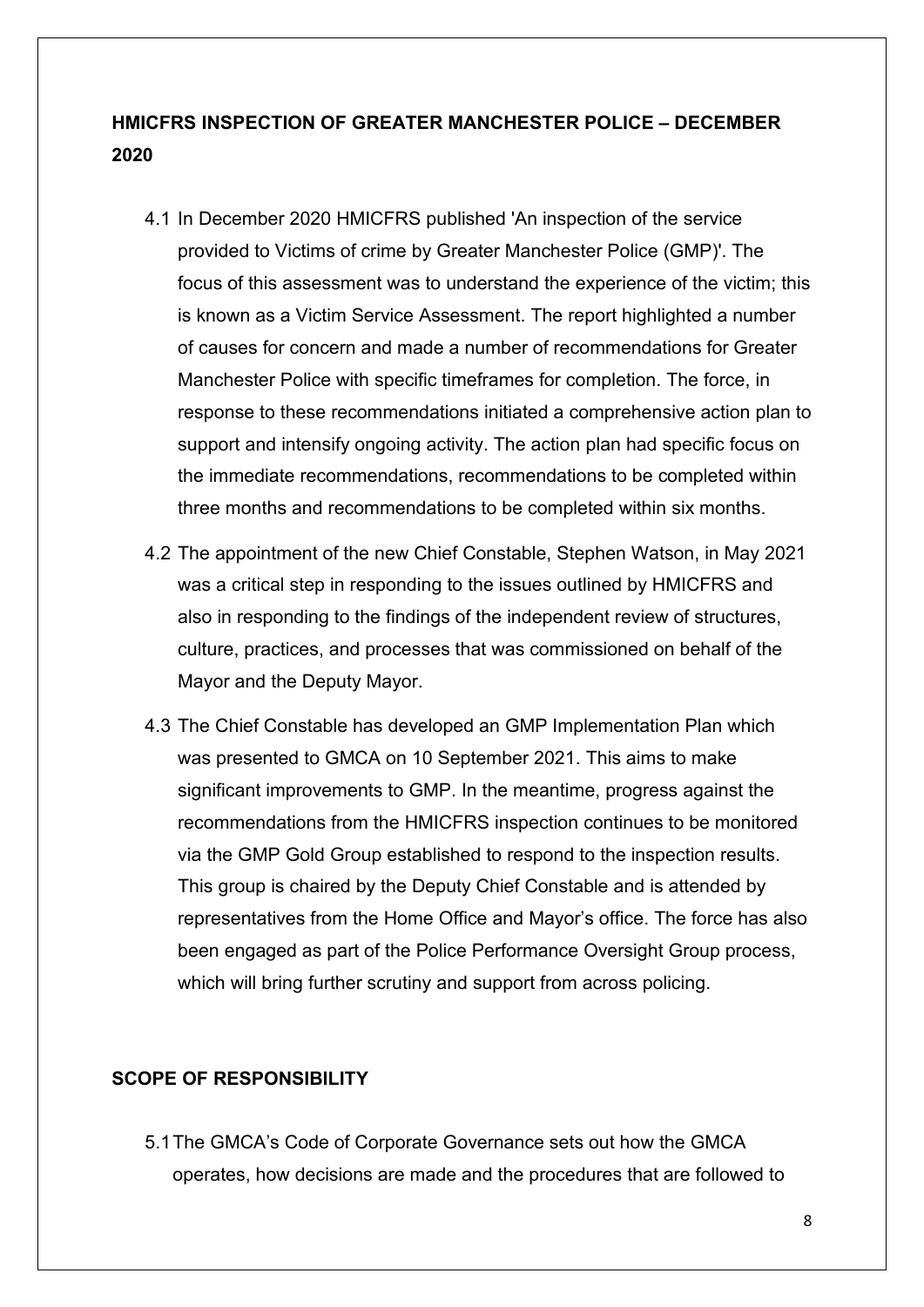ensure that these are efficient, transparent and accountable to local people. The Code of Corporate Governance can be found in Part 7 (Section E) of the [GMCA Constitution.](https://www.greatermanchester-ca.gov.uk/who-we-are/accounts-transparency-and-governance/) [1](#page-8-0)

- 5.2The Annual Governance Statement demonstrates how the GMCA is delivering its services in the right way in a timely, inclusive and accountable manner and will be certified by the GMCA Chief Executive and the Mayor, after consideration of the draft by the GMCA Audit Committee. GMCA's external auditor reviews the Annual Governance Statement as part of the assessment of their value for money responsibilities.
- 5.3The GMCA's governance framework comprises the legislative requirements, principles, management systems and processes – including the GMCA's Constitution, Operating Agreement and Protocols – and cultures and values through which the Authority exercises its leadership, fulfils its functions, and by which it is held accountable for its decisions and activities.
- 5.4The following sections of this document describe how the GMCA fulfils the requirements set out in the seven principles of good governance.

### **GOVERNANCE REVIEW ACTIVITY 2020/21**

### **GMCA Audit Committee and GM Joint Audit Panel**

6.1The GMCA Audit Committee is responsible for overseeing the effective operation of the systems of governance including risk management, internal control, and treasury management. It is a legal requirement for the GMCA to have an Audit Committee as this also ensures a high standard of openness and transparency. The Committee met five times during 2020/21 and discussed a range of matters including the Risk Strategy & Register, the Treasury Management Strategy Statement & Activities and the Statement of

<span id="page-8-0"></span><sup>1</sup> https://www.greatermanchester-ca.gov.uk/who-we-are/accounts-transparency-and-governance/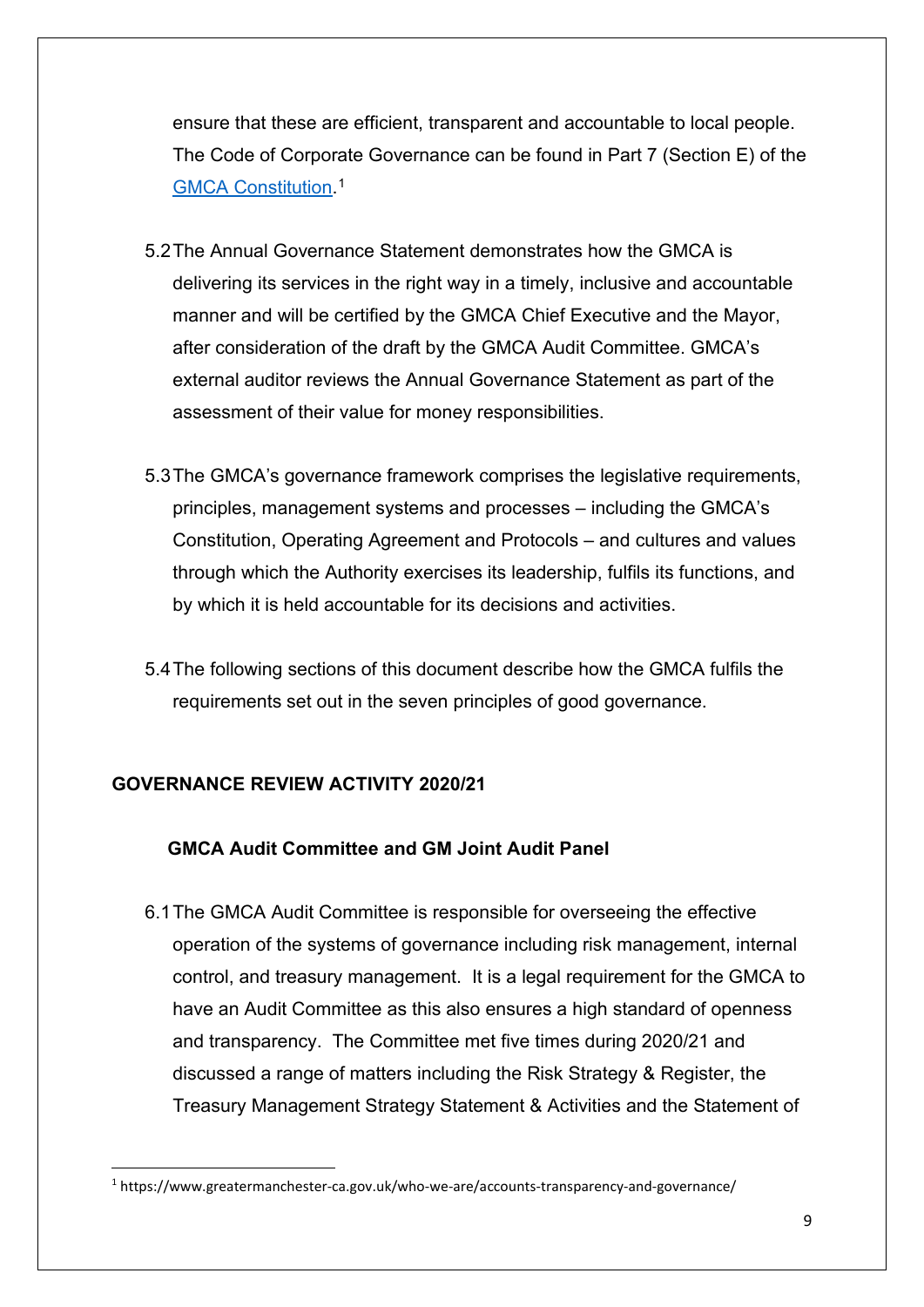Accounts for the GMCA and associate bodies – additionally, the Committee also receives and consider the findings of both internal and external audit.

6.2The GMCA Audit Committee oversees all aspects of GMCA including Mayoral functions. In line with the Home Office Financial Management Code of Practice. The Mayor has also established a Greater Manchester Joint Audit Panel which oversees the control environment of the Chief Constable and the GMCA (Police and Crime) functions, performing the functionality of an Audit Committee. The Panel assists the Mayor in discharging his statutory responsibilities to hold the Chief Constable to account and to help deliver an effective policing service. To minimise duplication and bureaucracy and to maximise value for money shared internal audit arrangements are in place to support the Mayor and the Chief Constable. The GMCA Audit Committee receives the minutes of the Audit Panel as part of its agenda and receives the annual report of the Chair of the Joint Audit Panel.

#### **Head of Audit and Assurance Annual Opinion 2020/21**

6.3Based on the work undertaken by Internal Audit in respect of 2020/21 the opinion of the Head of Internal Audit is that limited assurance is provided on the overall adequacy and effectiveness of GMCA's framework of governance, risk management and internal control. This opinion is based upon the findings of the audit work undertaken during the year. The opinions issued generally provided assurance over the operation of internal controls within the activities being audited. The opinion is reflective of the fact that as GMCA is still a relatively new organisation, some of the wider governance and organisational risk management arrangements yet to develop to a mature and consistent state. It should be noted however that GMFRS, does have mature risk management arrangements and all audits undertaken on GMFRS activities provided a reasonable level of assurance.

#### **Annual Review of the System of Internal Audit 2020/21**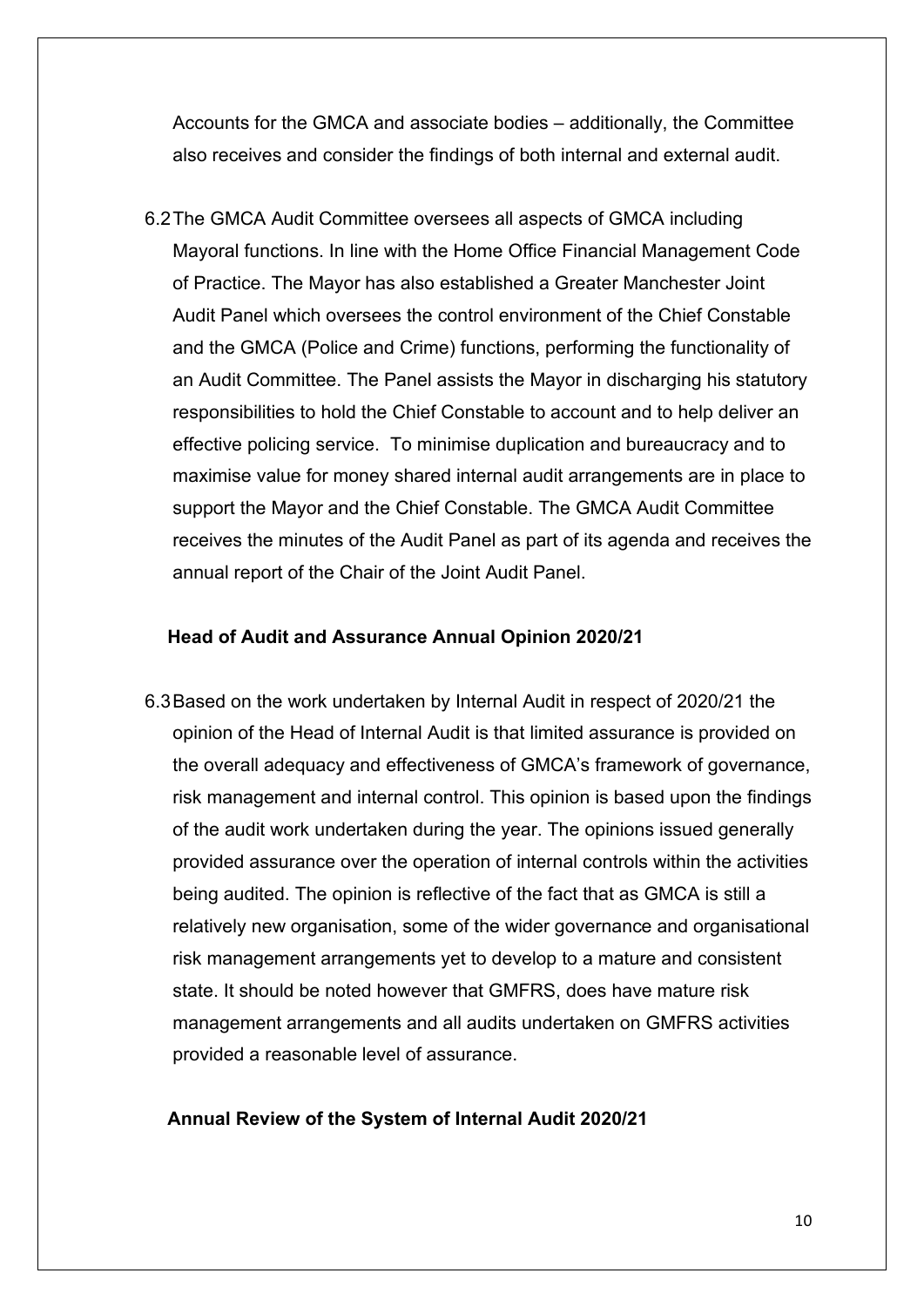6.4An assessment of the effectiveness of the Internal Audit Function has been undertaken by the Head of Audit and Assurance and considered and endorsed by the Audit Committee. That assessment concluded that the work that was performed in 2020/21 was in conformance with PSIAS.

A Quality Assurance and Improvement Programme has been implemented within the Internal Audit Team and an Internal Audit Effectiveness Plan for 2021/22 developed as a result of the assessment, which will assist in the monitoring and evaluation of the effectiveness of the team moving forwards.

The GMCA Audit Committee reviewed the assessment at its meeting on 27 April 2021 and endorsed the actions proposed to ensure ongoing effectiveness and quality of the GMCA Internal Audit service. An External Quality Assessment (EQA) of the Internal Audit Service will be undertaken in 2021/22 with the findings of that reported to the Audit Committee, any resulting recommendations will be included within the Internal Audit Effectiveness Plan.

#### **GMCA Standards Committee**

6.5The GMCA has a Standards Committee to deal with matters of conduct and ethical standards regarding members of the Greater Manchester Combined Authority and its committees should they arise. It also provides a reviewing function for key policies in relation to the behaviour and actions of elected members whilst serving in their Greater Manchester capacities. The Committee has considered whistleblowing, anti-fraud & anti-piracy policies, reviewed the GMCA Members Code of Conduct, and looked at fraud in the age of Covid-19 at their meetings this year.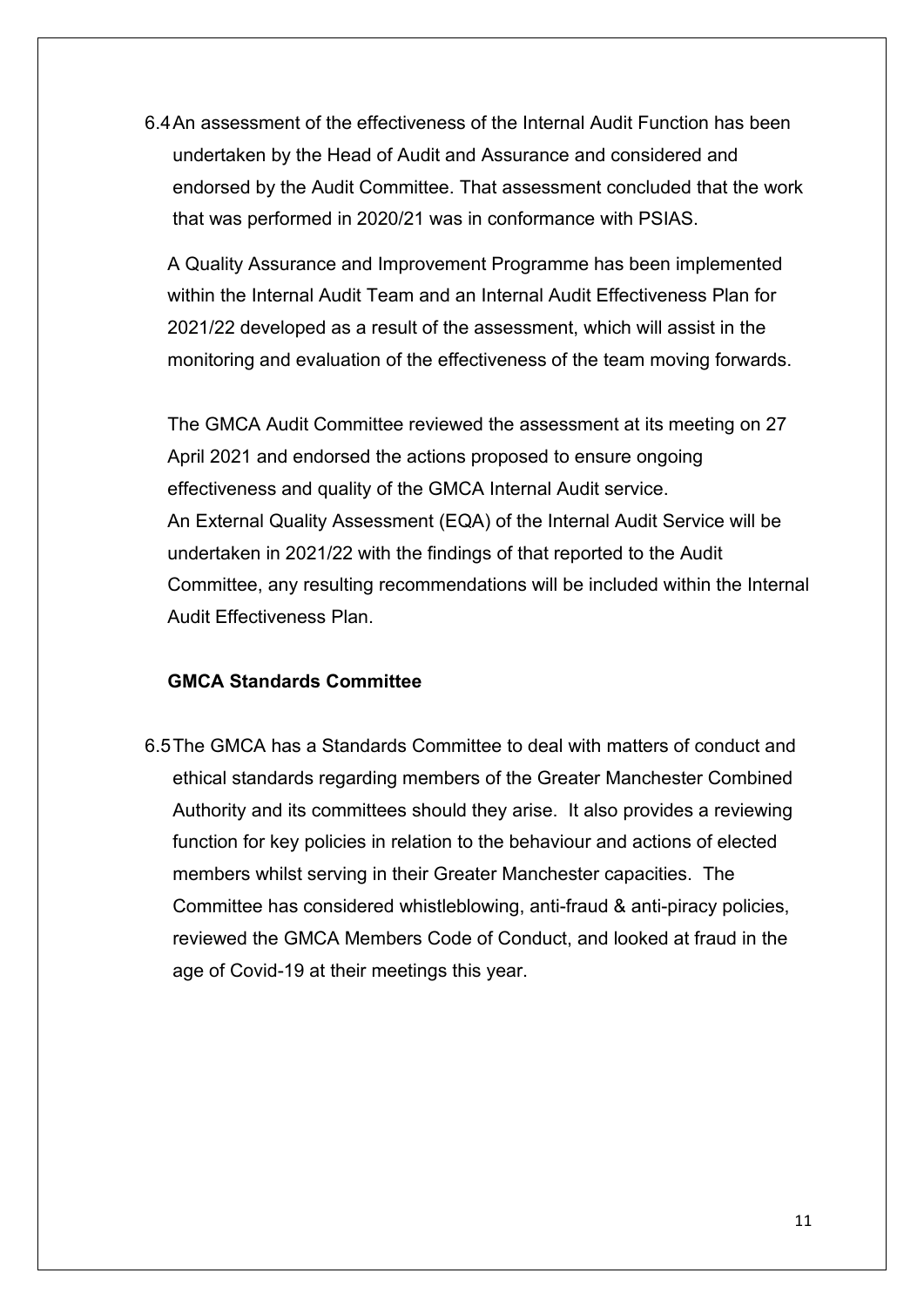# **PROGRESS IN ADDRESSING THE CHALLENGES IDENTIFIED IN THE 2019/20 ANNUAL GOVERNANCE STATEMENT**

| Action Identified in 2019/20            | <b>Progress Made</b>                  |
|-----------------------------------------|---------------------------------------|
| That the revised Whistleblowing         | The revised Whistleblowing Policy     |
| Policy and Procedure be agreed and      | was agreed by the Standards           |
| finalised; and that awareness of the    | Committee in November 2020 -          |
| policy and how to access it be          | and immediately incorporated into     |
| embedded throughout the                 | the Inside GMCA Whistleblowing        |
| organisation                            | page for all staff to access.         |
|                                         |                                       |
|                                         | The Whistleblowing Policy is          |
|                                         | accessible through the Key            |
|                                         | Information hub which is linked on    |
|                                         | the home page of GMCA Intranet.       |
|                                         |                                       |
| The revised Complaints Procedure to     | The revised Complaints Procedure      |
| be developed, produced and              | was agreed by the Standards           |
| published; and that awareness of the    | Committee in November 2020.           |
| procedure and how to access it be       |                                       |
| embedded throughout the                 | The Complaints Procedure is           |
| organisation.                           | accessible through the Key            |
|                                         | Information hub which is linked on    |
|                                         | the home page of GMCA Intranet.       |
|                                         |                                       |
|                                         |                                       |
|                                         |                                       |
| Following the introduction of the Local | Following the introduction of the     |
| <b>Authorities and Police and Crime</b> | regulations $-$ the GMCA              |
| Panels (Coronavirus) (Flexibility of    | Governance Team secured use of        |
| Local Authority and Police and Crime    | the Microsoft Teams 'Live Events'     |
| Panel Meetings) (England and            | portal to allow for all public facing |
| Wales) Regulations 2020 – ensure        | meetings to be broadcast live to the  |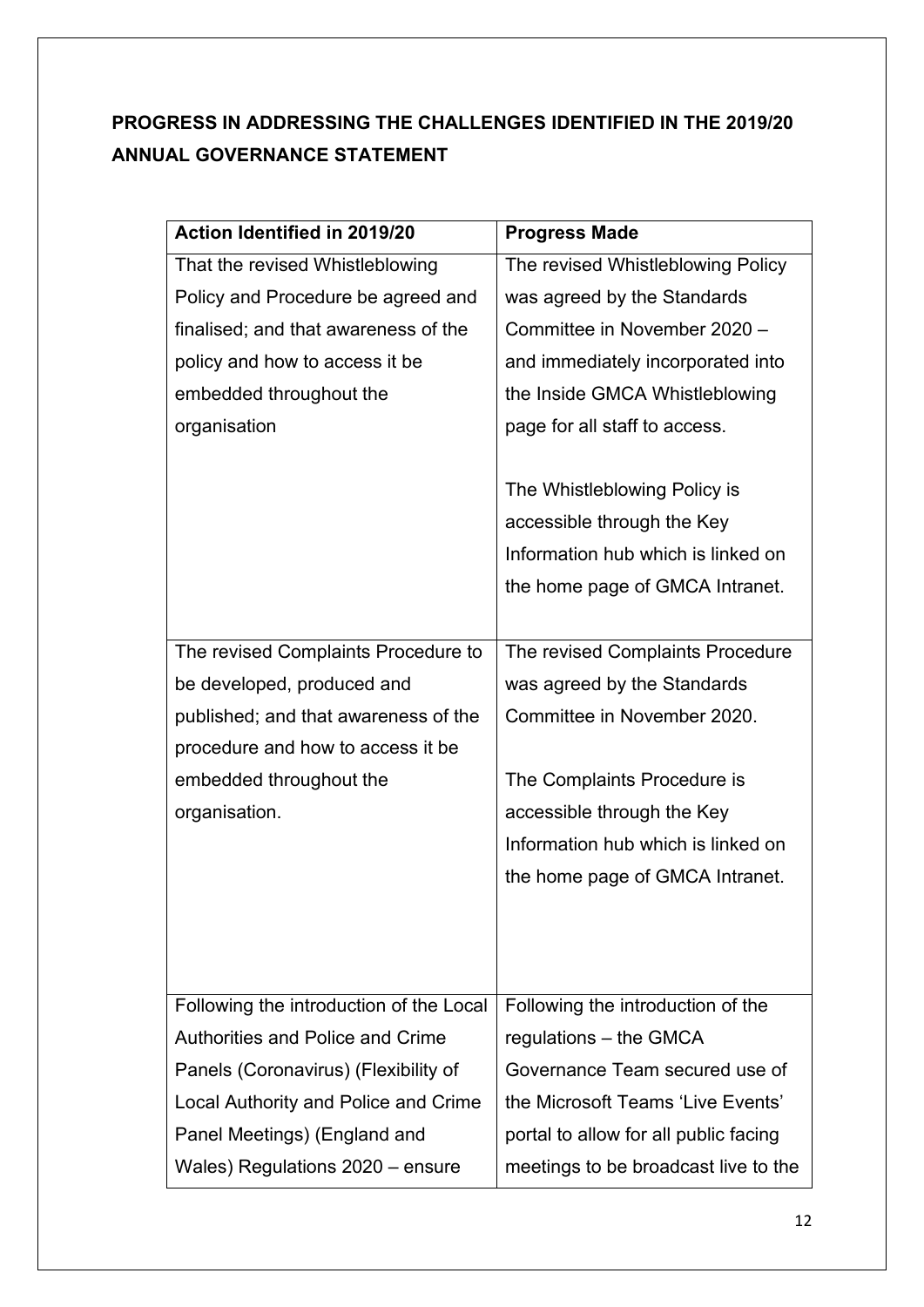| that transparency of decision-making | public via the GMCA website and      |
|--------------------------------------|--------------------------------------|
| is maintained, and that online tools | made clear and accessible through    |
| for meetings are made as accessible  | a link at the top of each relevant   |
| to all as possible.                  | meeting page.                        |
|                                      |                                      |
|                                      | The meetings were also recorded      |
|                                      | and then subsequently uploaded to    |
|                                      | the website $-$ allowing them to be  |
|                                      | viewed back in full at any time for  |
|                                      | full transparency.                   |
|                                      |                                      |
| That the organisational challenges   | A task group led by the Monitoring   |
| raised in terms of new working       | Officer Resetting the Way We Work    |
| environments/ways of working         | Group was established in summer      |
| continue to be subject to ongoing    | 2020, membership drawn from          |
| review throughout the pandemic       | across the CA plus TU & Health &     |
| period.                              | Safety reps has met frequently to    |
|                                      | oversee arrangements for a Covid     |
|                                      | safe working environment both in     |
|                                      | the office and at home. The Group    |
|                                      | reports to the Chief Executives      |
|                                      | Management Team.                     |
|                                      |                                      |
|                                      | During 2021 the work continues to    |
|                                      | develop a new hybrid operational     |
|                                      | working model for the organisation   |
|                                      | ensuring the safety of staff working |
|                                      | arrangements and delivery of the     |
|                                      | business. This work is ongoing with  |
|                                      | a new model due to be in place by    |
|                                      | September 2021.                      |
|                                      |                                      |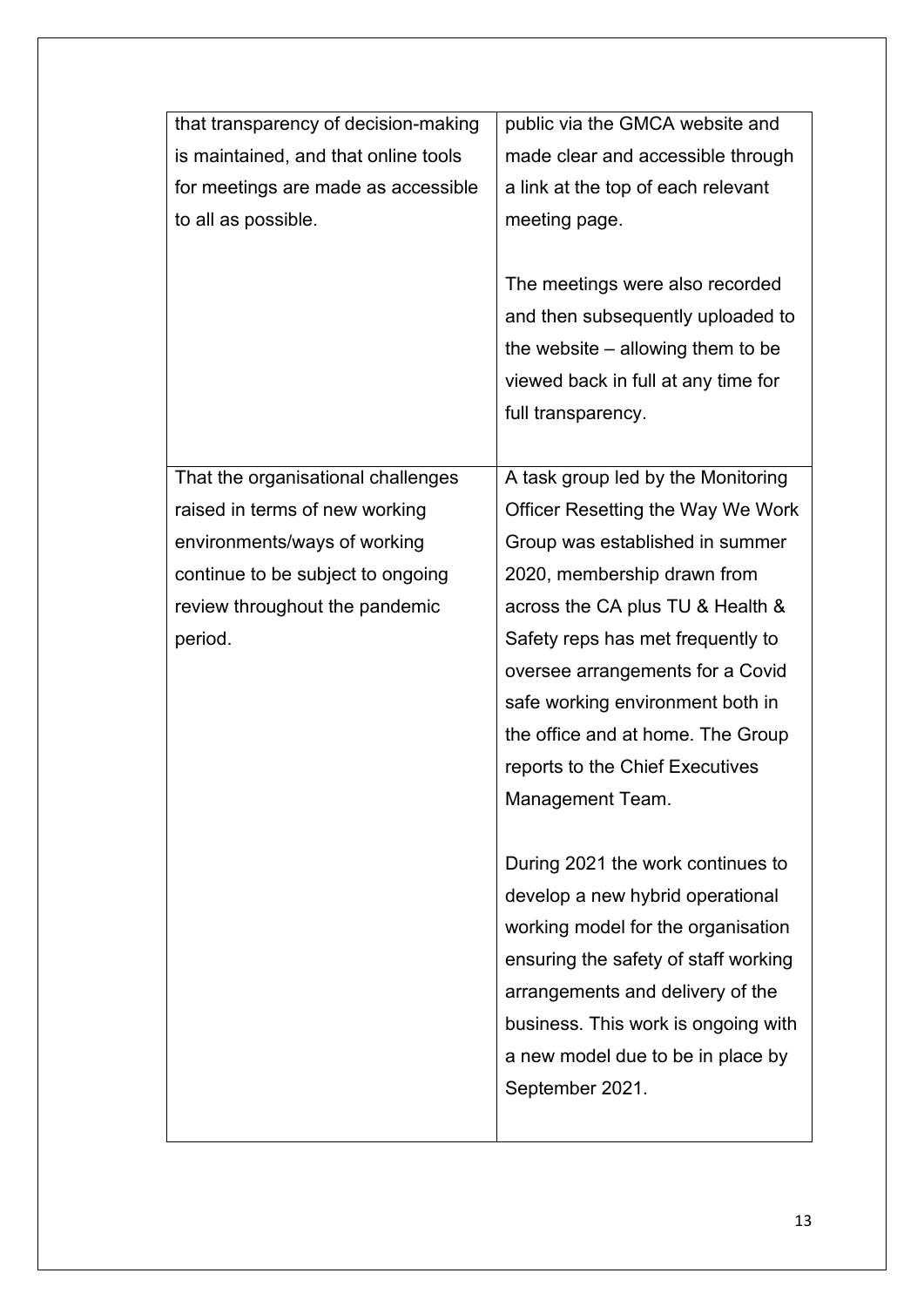| GMFRS to ensure that the progress    | Effective progress has been made     |
|--------------------------------------|--------------------------------------|
| against the areas identified for     | on the internal improvement action   |
| improvement is completed as part of  | plan, with the majority of actions   |
| the Service Improvement Programme    | now completed, in particular those   |
| ahead of HMICFRS re-inspection in    | relating to Cause of                 |
| late 2021.                           | Concerns. Outstanding actions        |
|                                      | have been reviewed and linked to     |
|                                      | priority change projects detailed    |
|                                      | within the Annual Delivery Plan and  |
|                                      | Directorate Action Plans, and        |
|                                      | progress will be monitored through   |
|                                      | the internal governance              |
|                                      | framework.                           |
|                                      |                                      |
|                                      | A self-assessment on our progress    |
|                                      | has been provided to HMICFRS,        |
|                                      | ahead of our second inspection,      |
|                                      | which commenced on 7th June          |
|                                      | 2021. The inspection activities will |
|                                      | take place over six weeks,           |
|                                      | concluding with a hot de-brief on    |
|                                      | 19th July. The findings report is    |
|                                      | expected to be published towards     |
|                                      | the end of Q3 2021.                  |
|                                      |                                      |
| That the ongoing integration of      | 2020 saw the successful              |
| resources between TfGM and the CA    | introduction of the Bus Services and |
| continues to develop – including the | the Metrolink & Rail Transport Sub-  |
| development and introduction of      | Committees, each chaired by the      |
| relevant GM Transport Sub-           | Vice-Chairs of the Transport         |
| Committees.                          | Committee and with membership        |
|                                      | drawn from the Transport             |
|                                      | Committee.                           |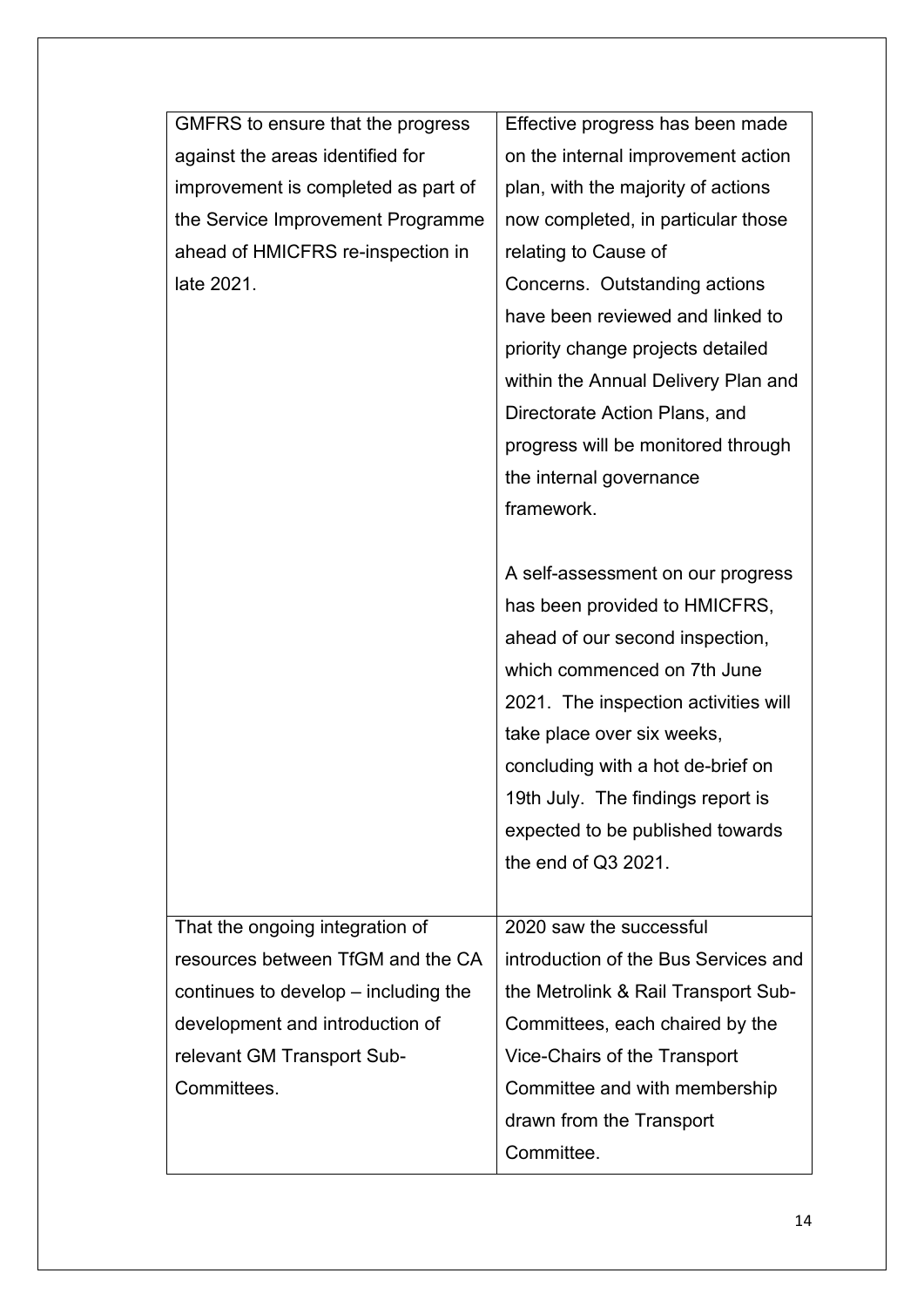|                                                                                                                                                                  | This has allowed for regular in-<br>depth and detailed scrutiny of the<br>specifics of each area.                                                                                                                                                                                                                                                                                                                                        |
|------------------------------------------------------------------------------------------------------------------------------------------------------------------|------------------------------------------------------------------------------------------------------------------------------------------------------------------------------------------------------------------------------------------------------------------------------------------------------------------------------------------------------------------------------------------------------------------------------------------|
| That Member status be achieved on<br>the GM Good Employment Charter<br>through excellent employment<br>practices                                                 | Member status of the GM Good<br><b>Employment Charter was conferred</b><br>upon The Greater Manchester<br>Combined Authority in the<br>December 2020 tranche of<br>announcements, having been able<br>to clearly demonstrate excellence in<br>the required key characteristics of<br>employment practice.                                                                                                                                |
| Following the launching of a health<br>and wellbeing area on the CA<br>intranet. Ensure that knowledge of<br>the area is embedded throughout the<br>organisation | The redevelopment and expansion<br>of the internal Health and Wellbeing<br>area had taken place in response to<br>Covid-19. It forms a hub of relevant<br>resources and is accessible through<br>HROD on the home page of the<br>intranet.<br>Staff are regularly reminded of its<br>availability and it is regularly<br>referenced in weekly video updates<br>to staff from the Chief Executive<br>and Senior Management<br>colleagues. |
|                                                                                                                                                                  | People Services have also<br>established Health and Wellbeing<br>workshops for managers and those                                                                                                                                                                                                                                                                                                                                        |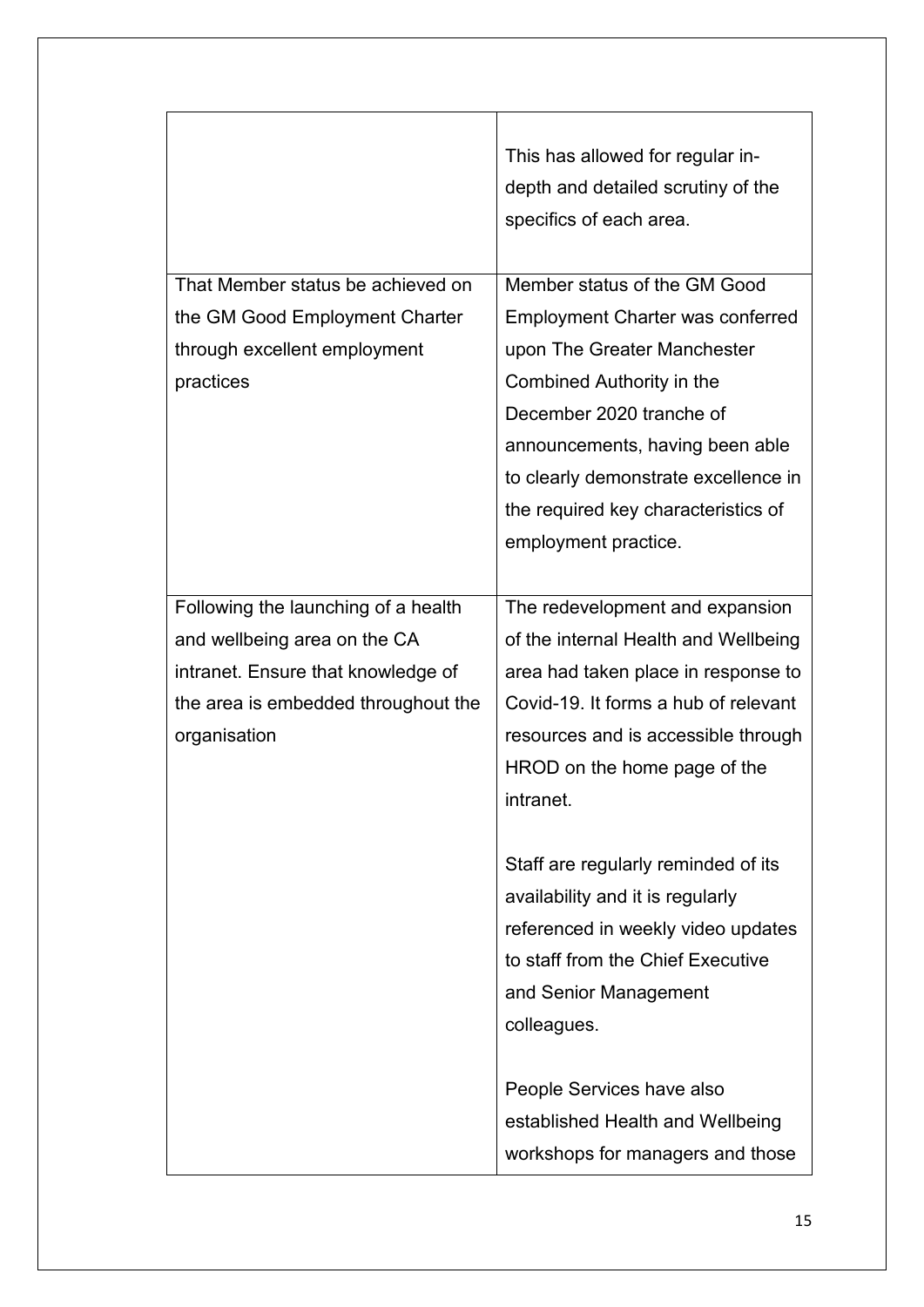|                                         | wanting to develop. The workshops      |
|-----------------------------------------|----------------------------------------|
|                                         | focussed on introducing Wellness       |
|                                         | <b>Action Plans and Stress Risk</b>    |
|                                         | Assessments, their benefits to         |
|                                         | individuals and line managers, as      |
|                                         | well as how to conduct the Stress      |
|                                         | <b>Risk Assessment.</b>                |
|                                         |                                        |
| Establishment of a GMCA-wide risk       | The GMCA Risk Management               |
| management framework to embed           | Framework has been developed           |
| consistent risk management policy       | and approved. It is in the process of  |
| and practice throughout the             | being rolled out and embedded          |
| organisation, at an operational and     | across GMCA. The Corporate Risk        |
| strategic risk level. The Head of Audit | Register has been refreshed in line    |
| and Assurance will take responsibility  | with the new Framework and             |
| for development and implementation      | Directorate risk workshops will take   |
| of the framework                        | place in Q1/Q2 2021/22 to develop      |
|                                         | operational risk registers.            |
|                                         |                                        |
| Continued monitoring of the             | Internal Audit will work with external |
| implementation of external audit        | audit to coordinate follow up work     |
| actions through the new audit action    | on follow up of recommendations        |
| tracking process being implemented      | raised as part of the external audit.  |
| by Internal Audit in 2020/21.           |                                        |
|                                         |                                        |
|                                         |                                        |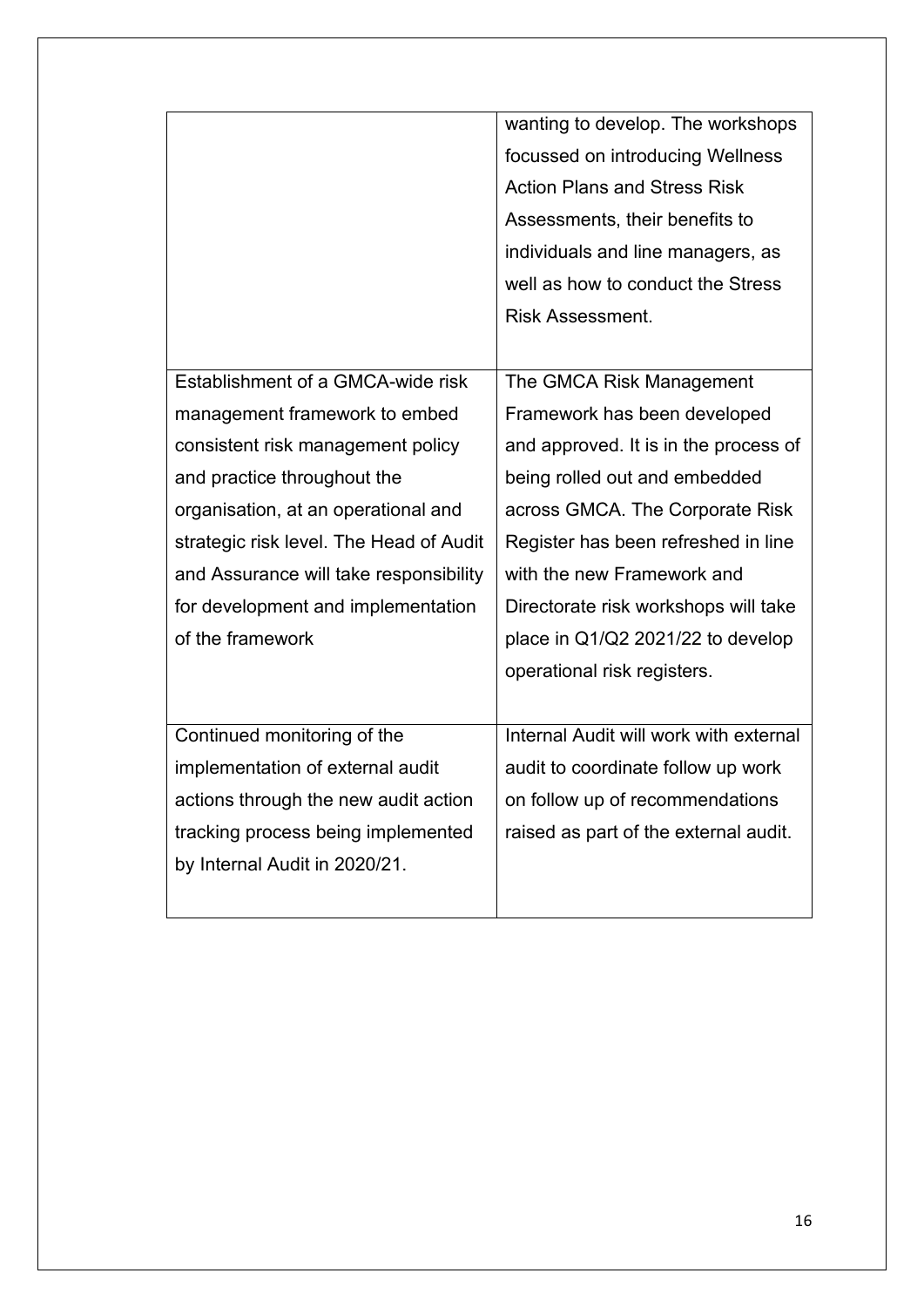### **AREAS FOR FOCUS IN 2021/22**

| Good<br>Governance<br><b>Principle</b>                                                                                                             | <b>Action</b>                                                                                                                                                                                                                                                                                                                                                                                                                                | Lead(s)/GMCA<br><b>Officer Lead</b> |
|----------------------------------------------------------------------------------------------------------------------------------------------------|----------------------------------------------------------------------------------------------------------------------------------------------------------------------------------------------------------------------------------------------------------------------------------------------------------------------------------------------------------------------------------------------------------------------------------------------|-------------------------------------|
| <b>B.</b> Ensuring<br>Openness and<br>Comprehensive                                                                                                | Following the agreement of the<br><b>Greater Manchester Franchising</b><br>Scheme for Buses 2021 – ensure                                                                                                                                                                                                                                                                                                                                    | <b>Deputy Monitoring</b><br>Officer |
| <b>Stakeholder</b><br>Engagement                                                                                                                   | that appropriately robust<br>governance oversight is in place<br>throughout the transition process.                                                                                                                                                                                                                                                                                                                                          | <b>Monitoring Officer</b>           |
| E. Developing                                                                                                                                      | The establishment of new ways of                                                                                                                                                                                                                                                                                                                                                                                                             | Assistant Director of               |
| the Entity's<br>Capacity,                                                                                                                          | working in the post-Covid<br>environment. Resetting the way                                                                                                                                                                                                                                                                                                                                                                                  | Governance &                        |
| Including the<br>Capability of its                                                                                                                 | we work as an organisation to<br>ensure that hybrid ways of                                                                                                                                                                                                                                                                                                                                                                                  | Scrutiny                            |
| Leadership and<br>the Individuals<br>Within It                                                                                                     | working are adaptable to the<br>needs of all staff within the<br>organisation.                                                                                                                                                                                                                                                                                                                                                               | <b>Monitoring Officer</b>           |
| F. Managing                                                                                                                                        | Robust arrangements to put in<br>place to monitor delivery,<br>performance and risk - ensuring<br>the successful delivery of the<br><b>Greater Manchester Strategy</b>                                                                                                                                                                                                                                                                       | <b>Assistant Director of</b>        |
| Risks and<br>Performance<br><b>Through Robust</b><br><b>Internal Control</b><br>and Strong                                                         |                                                                                                                                                                                                                                                                                                                                                                                                                                              | Governance &                        |
|                                                                                                                                                    |                                                                                                                                                                                                                                                                                                                                                                                                                                              | Scrutiny                            |
| <b>Public Financial</b><br>Management                                                                                                              |                                                                                                                                                                                                                                                                                                                                                                                                                                              | <b>Monitoring Officer</b>           |
| F. Managing<br>Risks and<br>Performance<br><b>Through Robust</b><br><b>Internal Control</b><br>and Strong<br><b>Public Financial</b><br>Management | Implementation of the CIPFA<br><b>Financial Management Code of</b><br>Practice by:<br>Undertaking full self-<br>assessment against the code<br>to identify areas for<br>improvement.<br>Reviewing the constitution to<br>$\bullet$<br>ensure right governance in<br>place.<br>Assess links to Capital<br>Strategy and Prudential Code.<br>Implementing greater<br>$\bullet$<br>transparency of financial<br>reporting to scrutiny committee. | <b>GMCA Treasurer</b>               |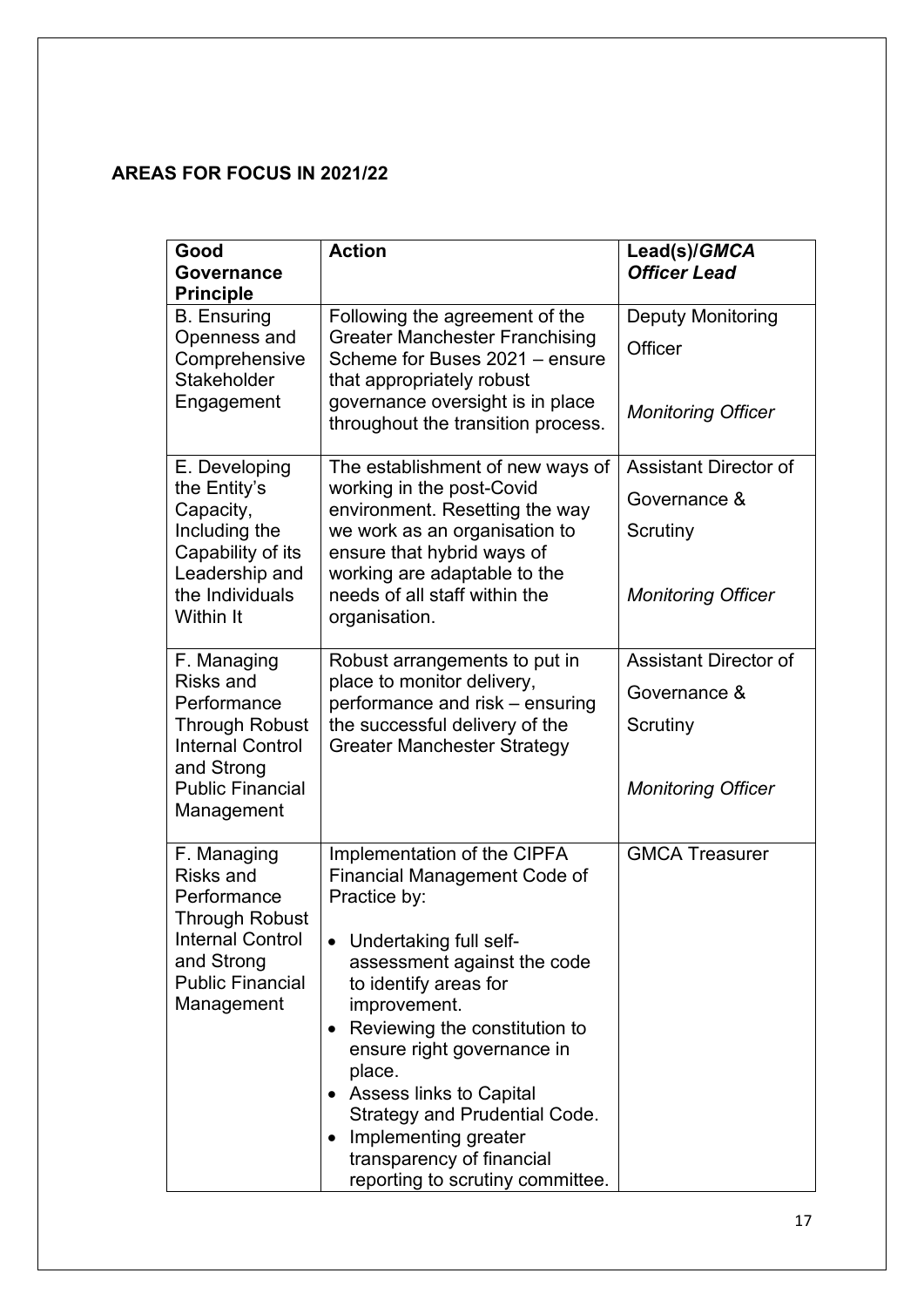|                                                                                                                             | • Review of business processes<br>and management<br>accountability.<br>• External comparisons to<br>identify areas to review.<br>Determining the approach to<br>longer term strategy to manage<br>resources, reserves, and risk.<br>• Reflecting the code in update<br>to AGS. |                           |
|-----------------------------------------------------------------------------------------------------------------------------|--------------------------------------------------------------------------------------------------------------------------------------------------------------------------------------------------------------------------------------------------------------------------------|---------------------------|
| G. Implementing<br>good practices<br>in transparency,<br>reporting and<br>audit to delivery<br>effective<br>accountability. | Development of a protocol to<br>improve the consistency and<br>transparency of arrangements for<br>Mayoral Advisors.                                                                                                                                                           | Deputy Chief<br>Executive |

#### **SUMMARY**

- 9.1The GMCA has demonstrated an ongoing commitment to best practice and good corporate governance within the principles of the framework, demonstrated by a pro-active adoption of this framework and delivery of improvements suggested in the Annual Governance Statement 2019/20.
- 9.2As the organisation moves forward in 2021, the Greater Manchester Strategy will be refreshed and finalised by September 2021. The refreshed Strategy will incorporate the objectives and actions from the Living with Covid 1 year Plan and also the Mayoral Manifesto commitments – in particular relating to Transport. There will be a strong focus on delivery with robust arrangements put in place to monitor delivery, performance and risk. These arrangements are being developed and will be in place alongside the refreshed Strategy in September 2021. there will be a continued focus on ensuring the effective delivery of the GMS priorities through strong governance arrangements, which are designed to support this delivery.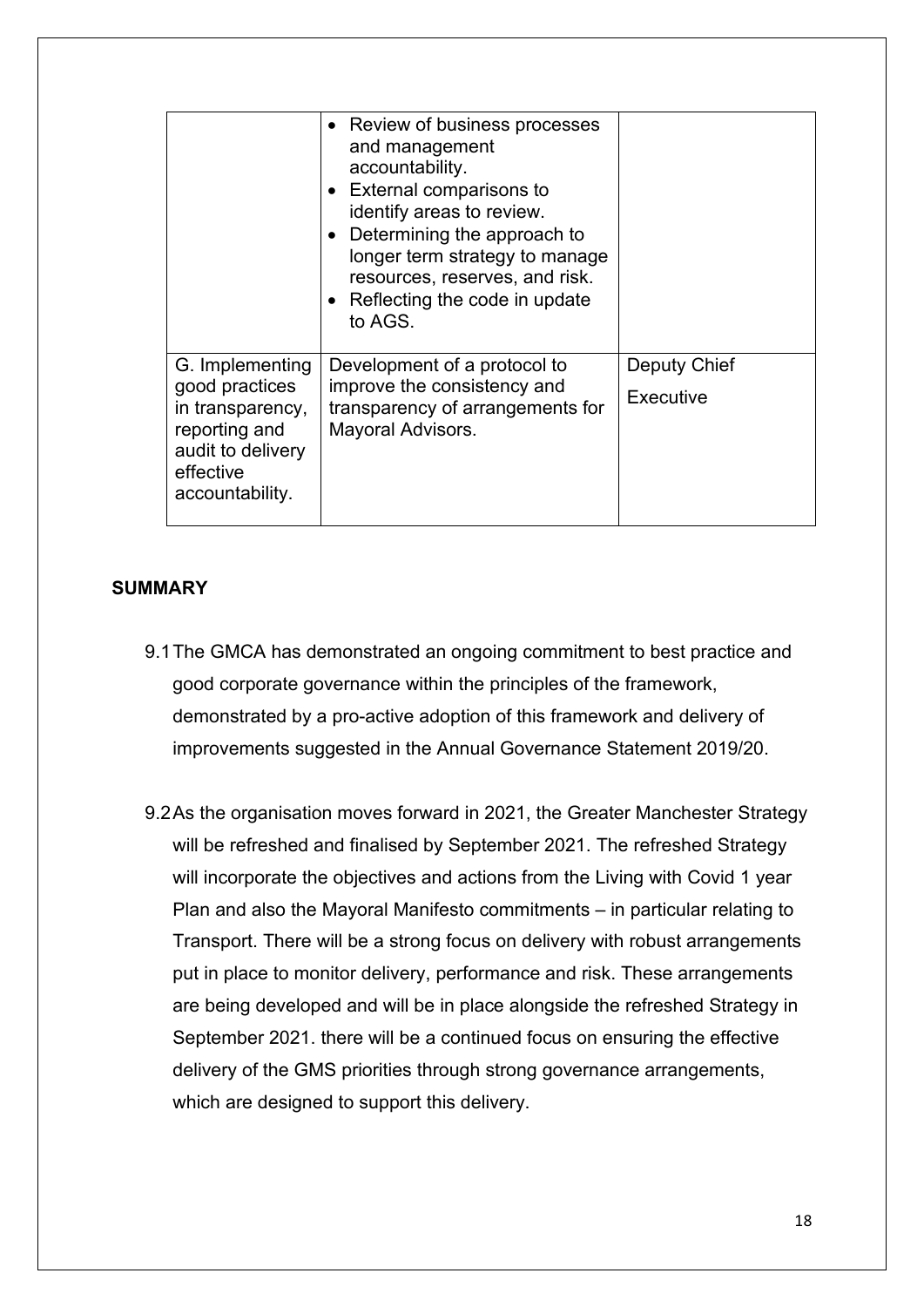Andy Bunhan

Andy Burnham, Mayor of Greater Manchester and Eamonn Boylan, Chief Executive on behalf of Members and Senior Officers of Greater Manchester Combined Authority.

Date *17th December 2021*

#### **Glossary of terms**

| <b>GMCA</b>  | <b>Greater Manchester Combined Authority</b>         |
|--------------|------------------------------------------------------|
| <b>GMS</b>   | <b>Greater Manchester Strategy</b>                   |
| <b>GMP</b>   | <b>Greater Manchester Police</b>                     |
| <b>LEP</b>   | Local Enterprise Partnership                         |
| <b>GMFRA</b> | <b>GM Fire and Rescue Authority</b>                  |
| <b>GMFRS</b> | <b>GM Fire and Rescue Service</b>                    |
| <b>GMWDA</b> | Greater Manchester Waste Disposal Authority          |
| <b>AGMA</b>  | Association of Greater Manchester Authorities        |
| <b>PfC</b>   | <b>GMFRS Programme for Change</b>                    |
| <b>SIP</b>   | <b>GMCA Service Review and Integration Programme</b> |
| <b>SMT</b>   | The Senior Management Team                           |
| ELT          | <b>Extended Leadership Team</b>                      |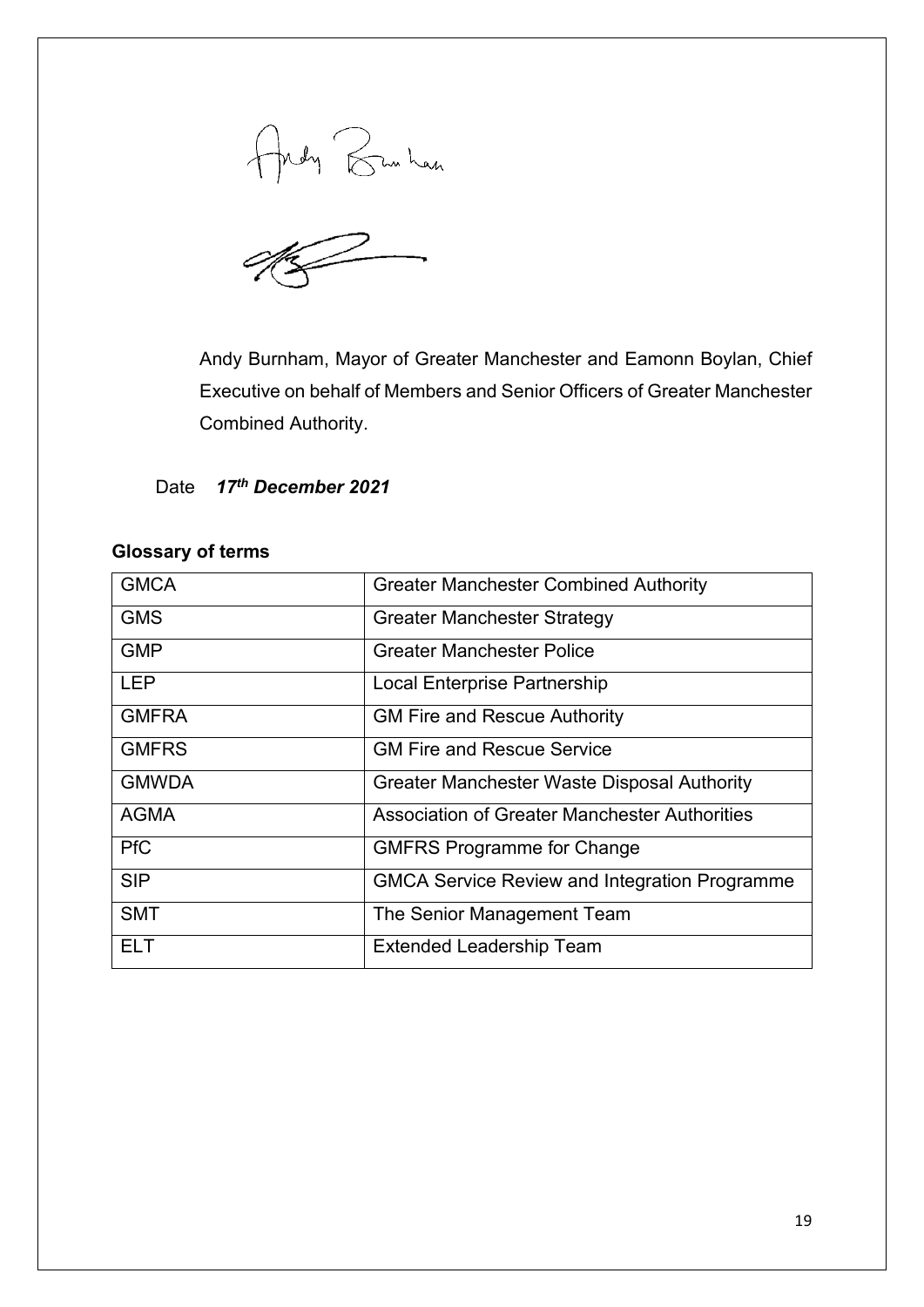### **Appendix – CIPFA SOLACE – Good Governance Principles**

# A. BEHAVING WITH INTEGRITY, DEMONSTRATING STRONG COMMITMENT TO ETHICAL VALUES, AND RESPECTING THE RULE OF LAW

The GMCA reviewed and updated its Constitution during 2021, and was agreed by the CA in June 2021, to ensure it remains relevant and appropriate. The Constitution incorporates an Operating Agreement between the GMCA and the ten Constituent Councils, which governs the exercise of concurrent functions.

The GMCA Standards Committee meets twice annually and deals with matters of conduct and ethical standards of GMCA Members.

A Code of Conduct for Officers and for Members form part of the GMCA Constitution. The Code of Conduct for Members is reviewed annually by the Standards Committee, most recently in November 2020. The GMCA Standards Committee has the ability to undertake a review should any member of the GMCA or its committees fail to adhere to the Code. Each member receives an annual reminder of their duties under the Code.

A Whistleblowing Policy and Procedure is in place, last reviewed and updated in November 2020, a revised draft was presented to Standards Committee in line with the review period in March 2020. Information on how to report concerns are easily located on both the external facing website and the staff intranet. An Anti-Fraud and Corruption Policy forms part of the Constitution.

The Complaints Procedure was updated in November 2020 to ensure that it remains fit for purpose going forward. Information on how to submit complaints, the process, and relevant FAQs are provided on the external website.

Declarations of Interest is a standard agenda item on all GMCA meetings, minutes of which are published on the external website, and members are asked to complete a register of their personal and pecuniary interests on an annual basis. These are uploaded to each councillor's individual portfolio via the GMCA's governance portal and are also viewable on the website.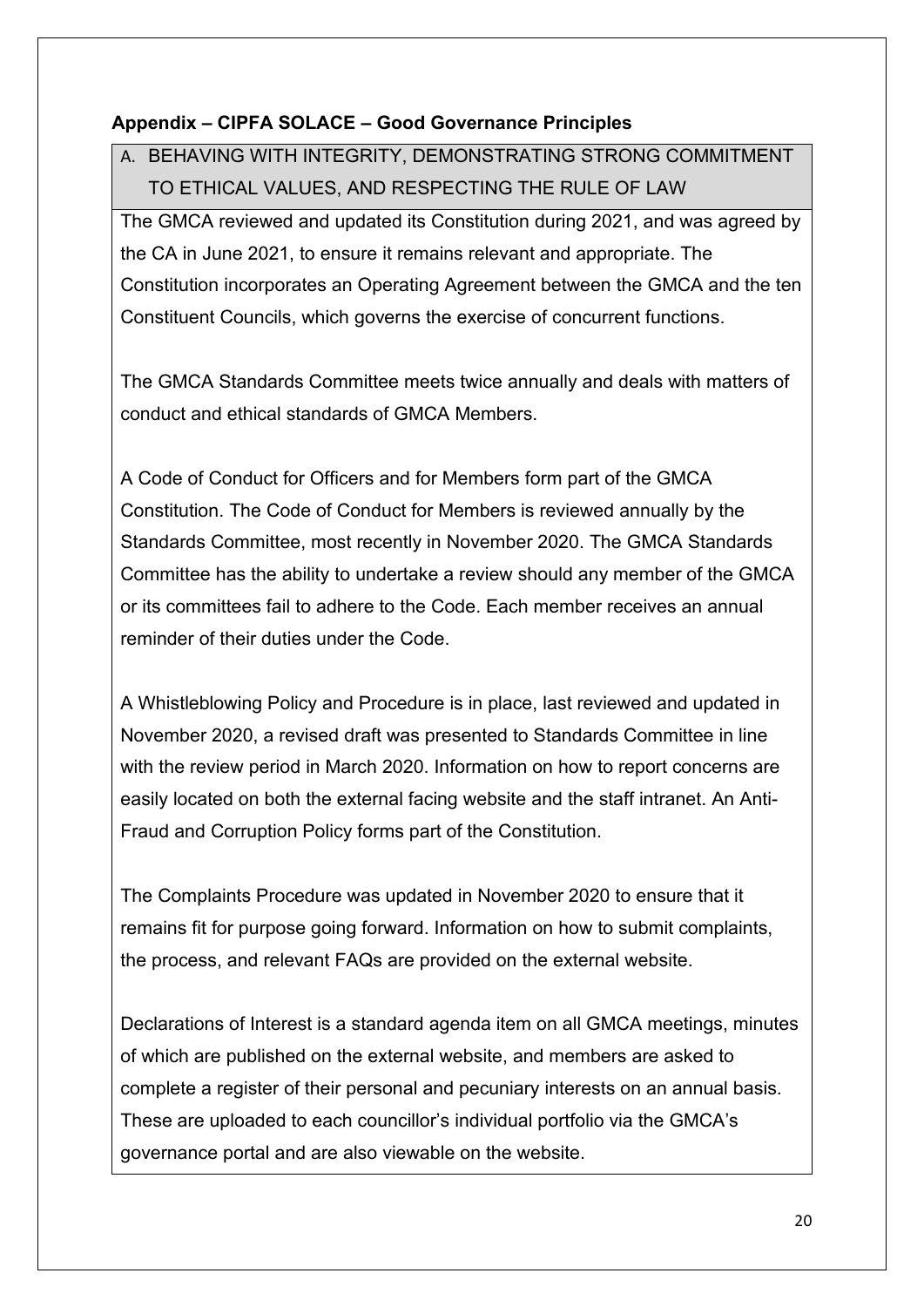A Greater Manchester [Independent Ethics Committee](https://www.greatermanchester-ca.gov.uk/what-we-do/police-plus-fire/ethics-committee/) is now fully established in order to help build trust and public confidence in policing. The Committee advises the Deputy Mayor for Policing and Crime, and Greater Manchester Police on the complex dilemmas that policing faces in the modern world. The committee has been given a wide remit, with GMP pledging to give access to the service's systems and people. When established, it was the first of its type in the country. The committee decides which issues it wants to consider, as well has having issues referred in by both GMP and the Deputy Mayor. Members of the public can raise issues with the committee - but it does not consider individual complaints about police. The committee considers both broad thematic issues - such as discrimination, safe drug use, and surveillance - and practical day-to-day issues, such as the use of body-worn cameras by police officers.

'Role of the Monitoring Officer' is a statutory role under section 5 of the Local Government and Housing Act 1989. The Monitoring Officer is to report on matters they believe are, or are likely to be, illegal or amount to maladministration; to be responsible for matters relating to the conduct of members; and to be responsible for the operation of the Constitution.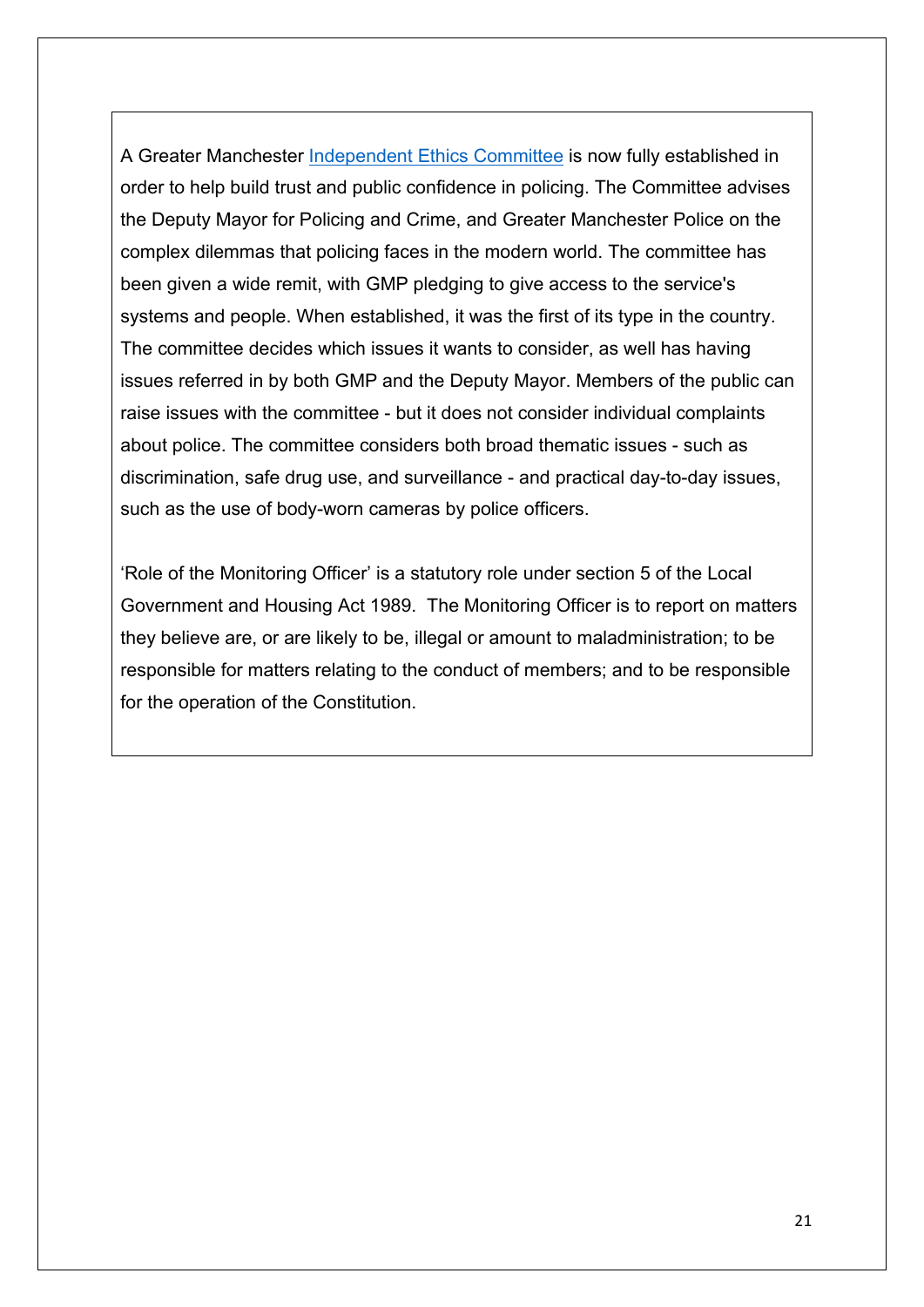## B. ENSURING OPENNESS AND COMPREHENSIVE STAKEHOLDER ENGAGEMENT

Meetings of the GMCA and its committees are live-streamed and retained for later viewing by all members of the public via the GMCA's YouTube channel/Public-I portal. GMCA Committee agendas, reports, and minutes are published on the GMCA website. Inspection Copies of papers for each meeting are kept in reception at the GMCA's offices at Churchgate House.

The GMCA website includes publication of all Key Decisions, Officer and Mayoral Decisions, and Forthcoming Decisions. Reports for GMCA Committees are released into the public domain unless specifically excluded for items that are private and confidential; such reports must be marked Part B, and justification for keeping a decision confidential must be provided.

The GMCA is committed to ensuring that public meetings are DDA compliant, and all venues have now been confirmed as compliant – this includes the use of hearing loops and the ability to produce agenda papers in alternative formats if requested.

The GMCA runs a Consultation Hub website to ensure that local residents are able to actively engage with decisions and projects. Recent consultations included topics such as the Homelessness Prevention Strategy, the Gender-Based Violence Strategy, and Active Travel Fund Schemes, among others.

The GMCA is founded on a long-term relationship between local authorities through the previous arrangements under the Association of Greater Manchester Authorities. The GM Health and Social Care Partnership Board brings together over 70 health service providers and through its unique relationship has secured devolution of health and social care budgets. In addition, the GMCA maintains formal and informal partnerships through committees such as the Transport Committee; Planning and Housing Commission; Police, Fire and Crime Panel; GM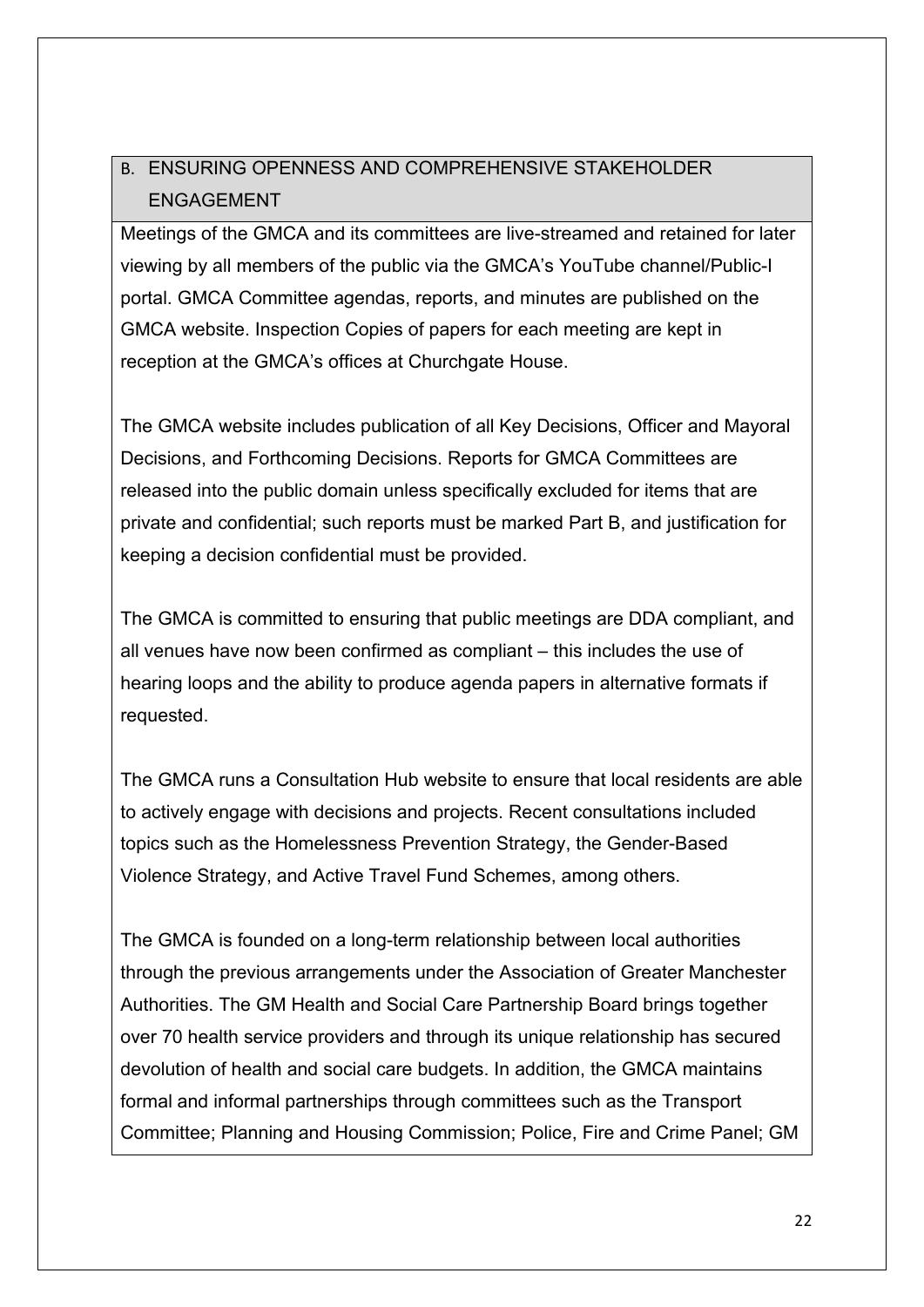Culture and Social Impact Fund Committee; GM Green City Region Partnership; and the GM Local Enterprise Board.

The GM VCSE Accord ensures that there is a shared commitment and close partnership working with Greater Manchester's 16,000 VCSE organisations.

Community engagement events regularly take place (including the GM Youth Combined Authority; the Mayor's Disabled Peoples Panel; LGBTQ+ Panel; and the Faith, Race & Women's Panel). Regular feedback mechanisms are offered through the proactive use of social media platforms and the supporting of surveys such as the 'GM Big Disability Survey' – which provided important insight into the issues faced by disabled people across GM during the Covid-19 pandemic.

Areas for Focus in 2021/22:

• Following the agreement of the Greater Manchester Franchising Scheme for Buses 2021 – ensure that appropriately robust governance oversight is in place throughout the transition process.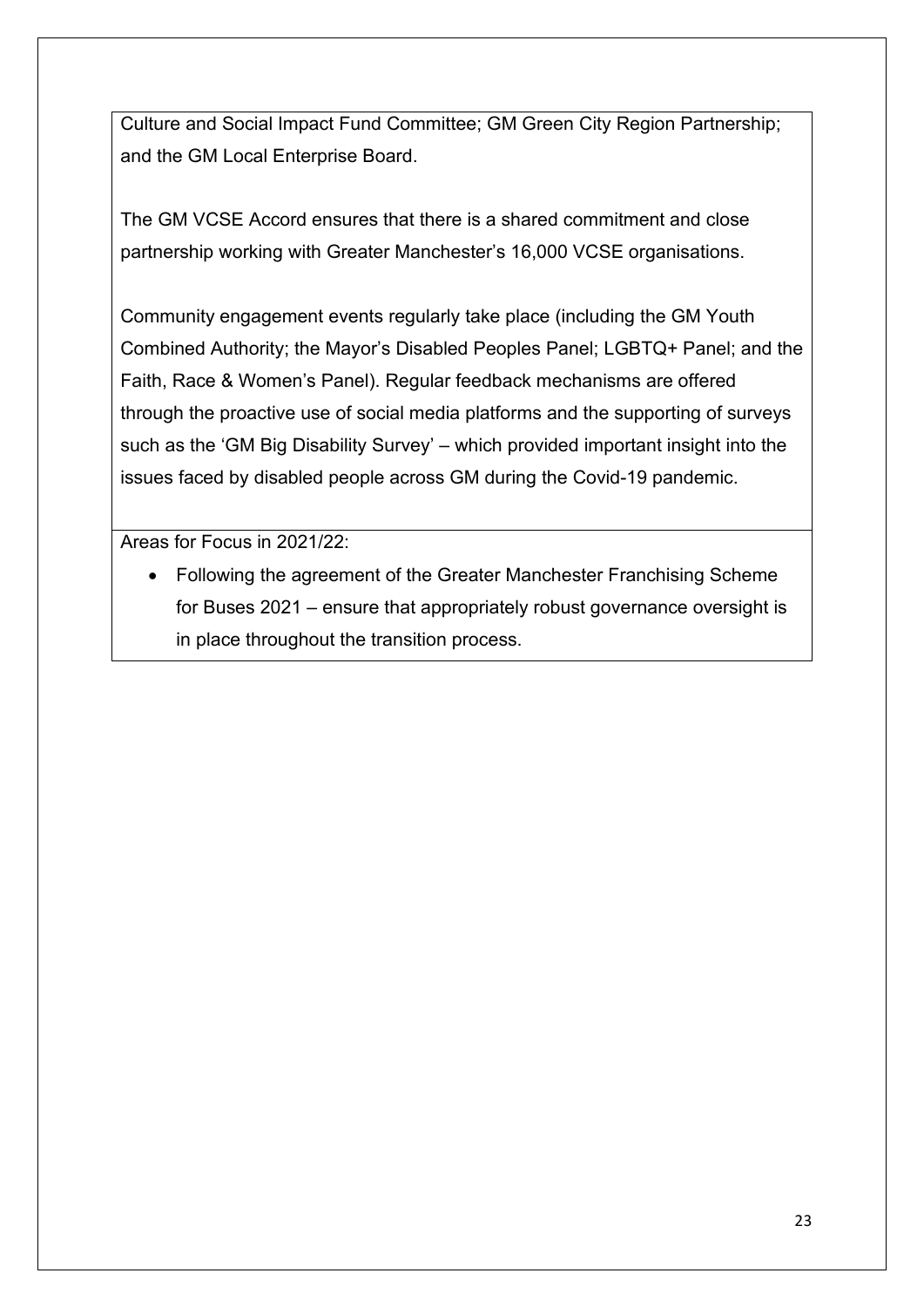## C. DEFINING OUTCOMES IN TERMS OF SUSTAINABLE ECONOMIC, SOCIAL AND ENVIRONMENTAL BENEFITS

The coronavirus pandemic has highlighted more than ever the importance of securing Greater Manchester's long-term ambition to create a green and prosperous city-region. The Clean Air Plan, Spatial Framework and Minimum Licensing Standards plans form part of this vision, looking to offer a better quality of life for everyone living and working in the city-region.

The GM Strategy and Implementation Plan have been agreed as the overarching Strategy for all GM work. Performance against the Strategy's priorities and performance is reported to three Overview and Scrutiny Committees on a 6 monthly basis. The GM Strategy and information graphics used in the GM performance report describe the anticipated impacts of the delivery of the GM Strategy.

The GMCA Business Plan further defines GMCA's vision, objectives and outcomes in relation to economic, social and environmental developments within GM. The GMCA Business Plan and subsequent publications have been developed with stakeholders to ensure the organisational priorities and objectives are in line with shared ambitions.

As the organisation moves forward in 2021, the Greater Manchester Strategy will be refreshed and finalised by September 2021. The refreshed Strategy will incorporate the objectives and actions from the Living with Covid 1 year Plan and also the Mayoral Manifesto commitments – in particular relating to Transport. There will be a strong focus on delivery with robust arrangements put in place to monitor delivery, performance and risk. These arrangements are being developed and will be in place alongside the refreshed Strategy in September 2021. there will be a continued focus on ensuring the effective delivery of the GMS priorities through strong governance arrangements, which are designed to support this delivery.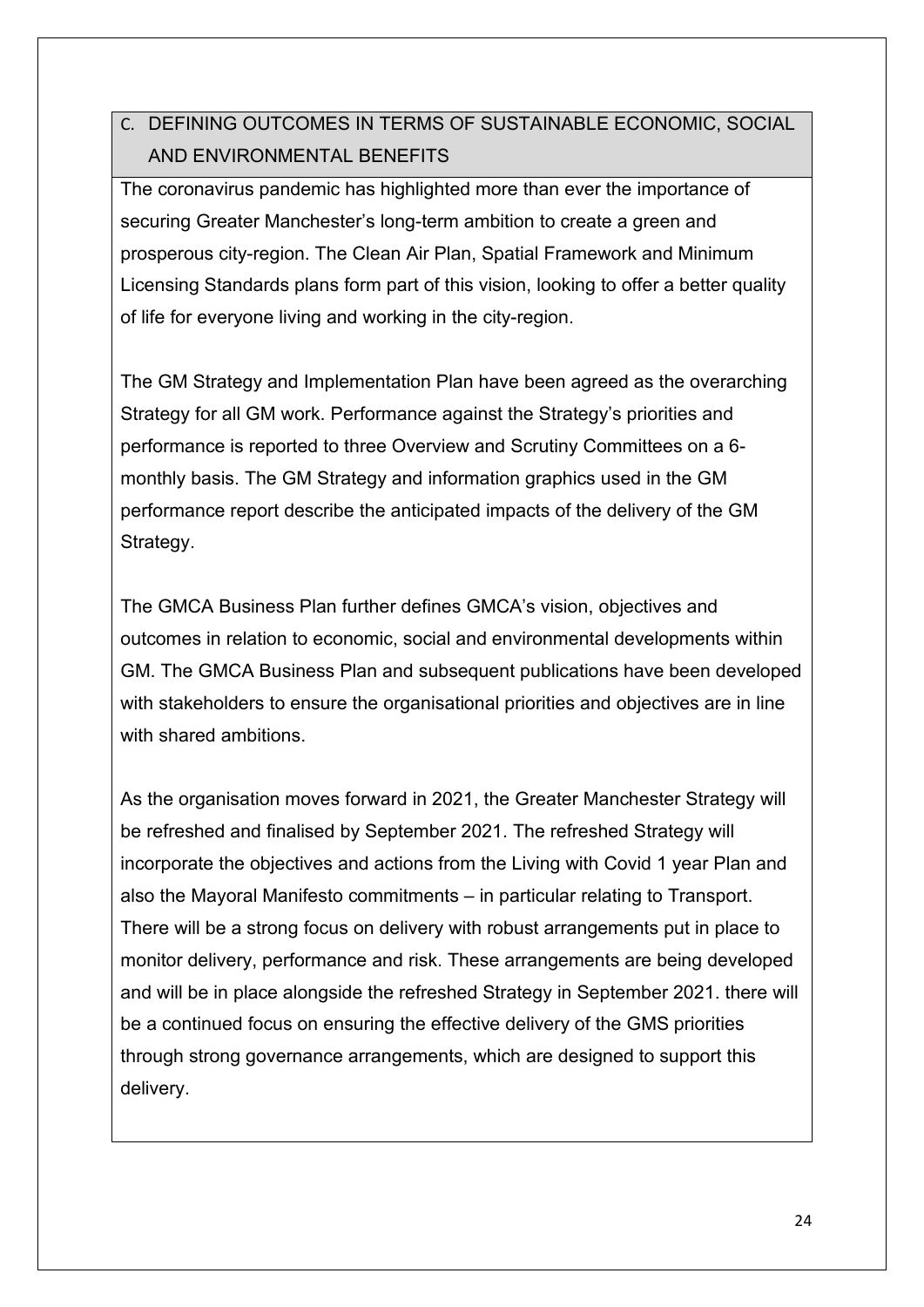Despite its significant detrimental impact, the pandemic has highlighted the importance of securing Greater Manchester's long-term ambition to create a green and prosperous city region. Brought together, the developing Greater Manchester Spatial Framework, Clean Air Plan and Minimum Licensing Standards provide a holistic view of the city region's economic, social and environmental ambitions, looking to offer a better quality of life for everyone living and working in the cityregion. Greater Manchester's Five-Year Environment Plan sets out a further suite of actions that will support the conurbation's goal of carbon neutrality by 2038.

Capital programmes for both transport and economic development schemes are assessed using a fully rounded appraisal mechanism which includes deliverability alongside social, economic and environmental considerations.

The GMCA Social Value Policy is actively applied in commissioning and procurement activities. This Policy has been updated to reflect the revised objectives in the Greater Manchester Strategy Our People, Our Place and will support commissioners to set out their procurement and contract management requirements to maximise relevant social value, and providers to develop and submit proposals.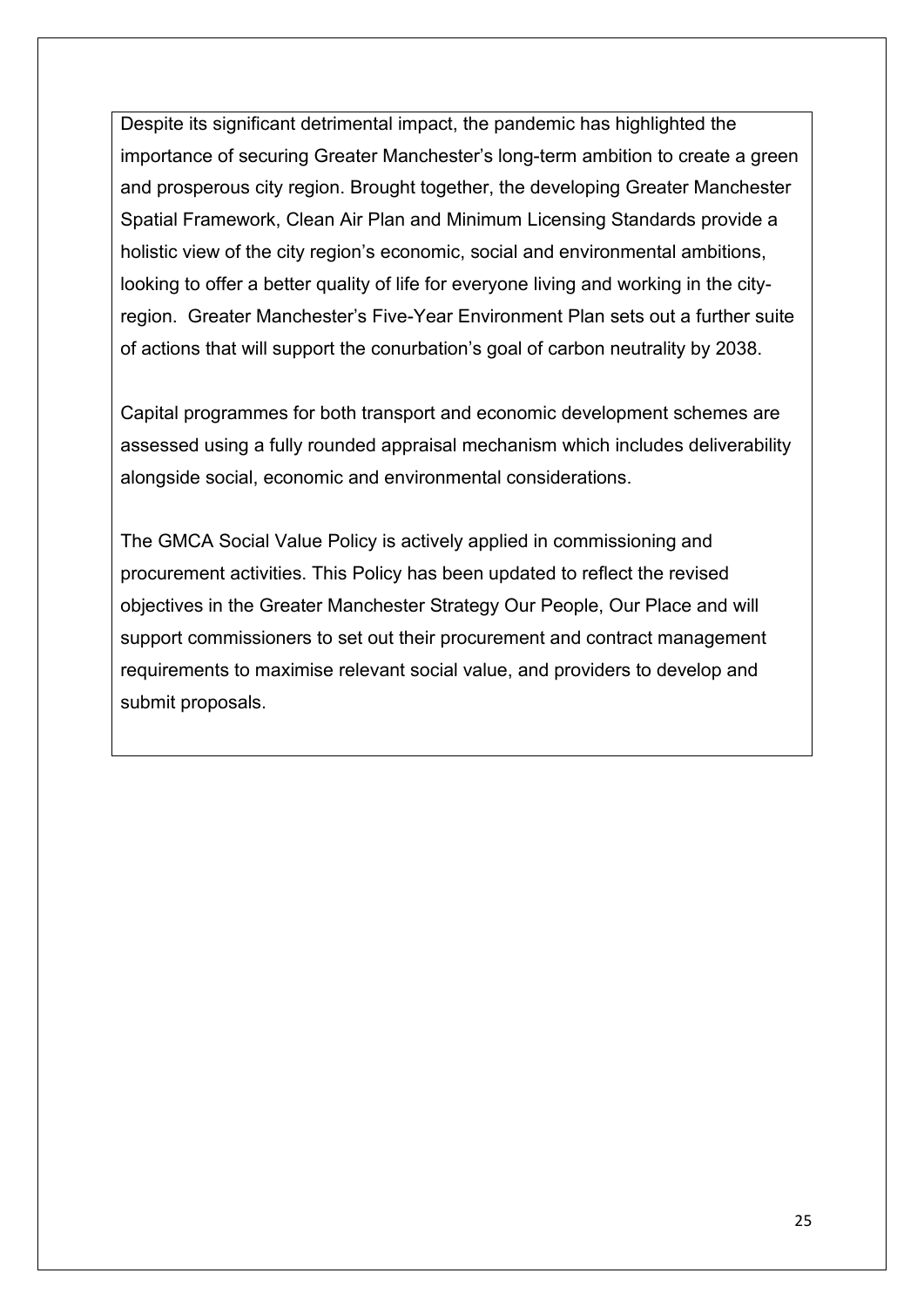# D. DETERMINING THE INTERVENTIONS NECESSARY TO OPTIMISE THE ACHIEVEMENT OF THE INTENDED OUTCOMES

The strategic, crosscutting nature of much of the GMCA's work means that delivery is often achieved through collaboration with GM partners including GMP, TfGM, the GM Health & Social Care Partnership and GM Councils.

A strong evidence base is developed to underpin all decisions of the GMCA, including a robust evaluation of service delivery. One example of this is the devolved Working Well: Work and Health Programme, which helped approximately one in five of its clients into a job and the principles of which are now being used in nationally commissioned programmes.

Internal and external stakeholders are engaged through consultation on key strategies and plans – for instance the GM Strategy, Culture Strategy, and the GM Spatial Framework – to help determine how services and other courses of action are planned and delivered. The Our Pass concessionary scheme for young people which successfully launched in September 2019 was developed with the GM Youth Combined Authority, whilst the GM Good Employment Charter which launched in January 2020 was co-designed with employers, trade unions, professional bodies and academics.

To ensure robust planning that covers strategy, plans, priorities and targets, the GMCA operates a Budget Timetable including peer scrutiny from Leaders and Treasurers on each of the GMCA budgets.

The GMCA seeks to achieve 'social value' through service planning and commissioning. A Procurement Strategy is part of the GMCA Constitution, and this is supported by a GMCA Social Value in Procurement Policy. The GM Procurement Hub offers a centralised procurement service that can support joint commissioning across GM organisations. A recent example of this could be seen in the securing of a world-class digital infrastructure, in which GMCA have appointed Virgin Media Business to deliver up to 2,700km of new fibre-optic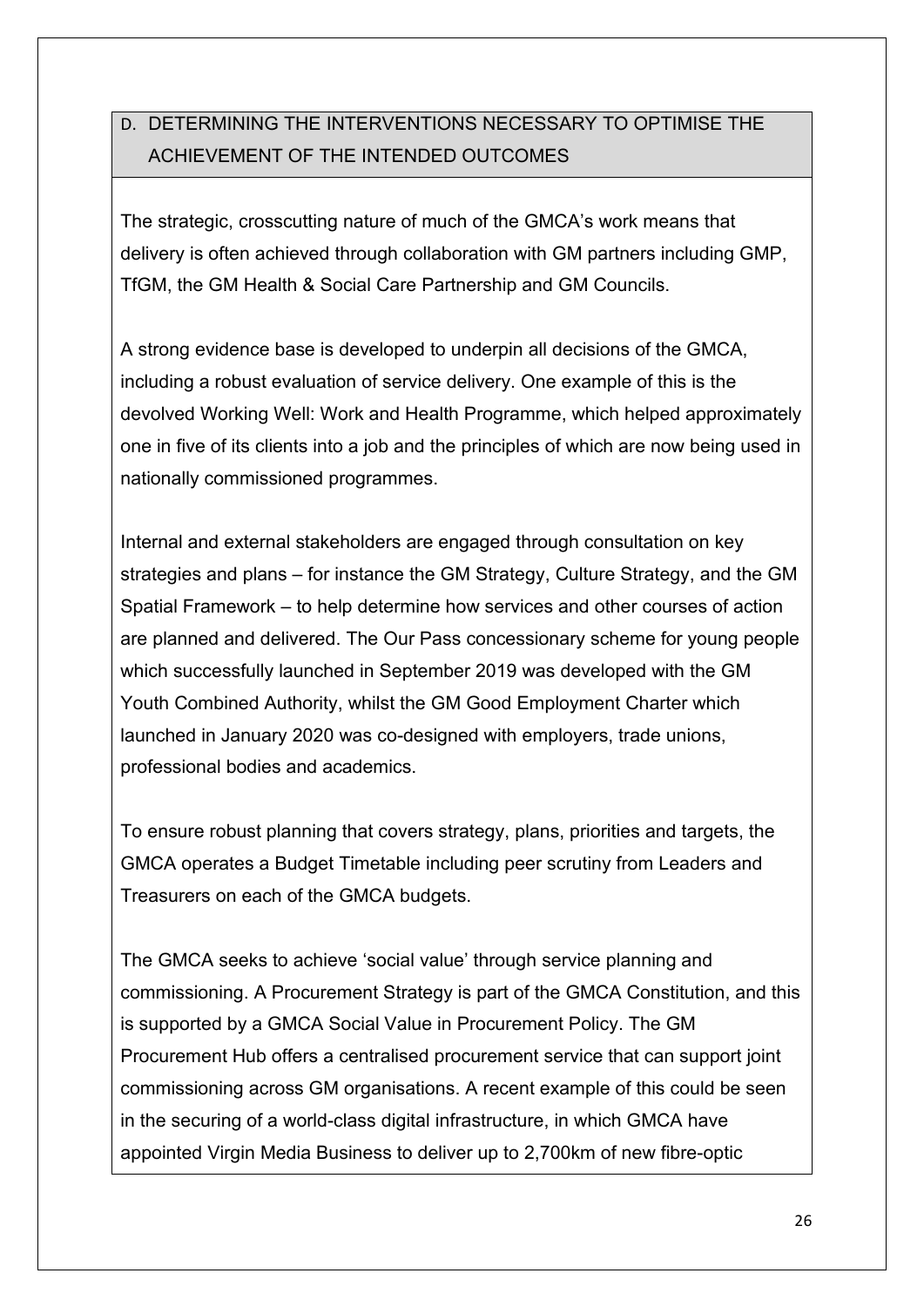broadband infrastructure across the region, allowing businesses and residents across the region to benefit from next generation connectivity – supporting economic growth and jobs.

An updated social value policy has been developed, with closer links to the Greater Manchester Strategy. The new policy will ensure social value plays a key role in the city region's public procurement and wider priorities, sitting at the heart of work to tackle inequalities and build a better, fairer and greener economy in Greater Manchester. The updated framework will guide delivery of social value within public sector contracts across the GMCA, individual local authorities and NHS organisations. It will support commissioners to set out their procurement and contract management requirements to maximise relevant social value, and providers to develop and submit proposals.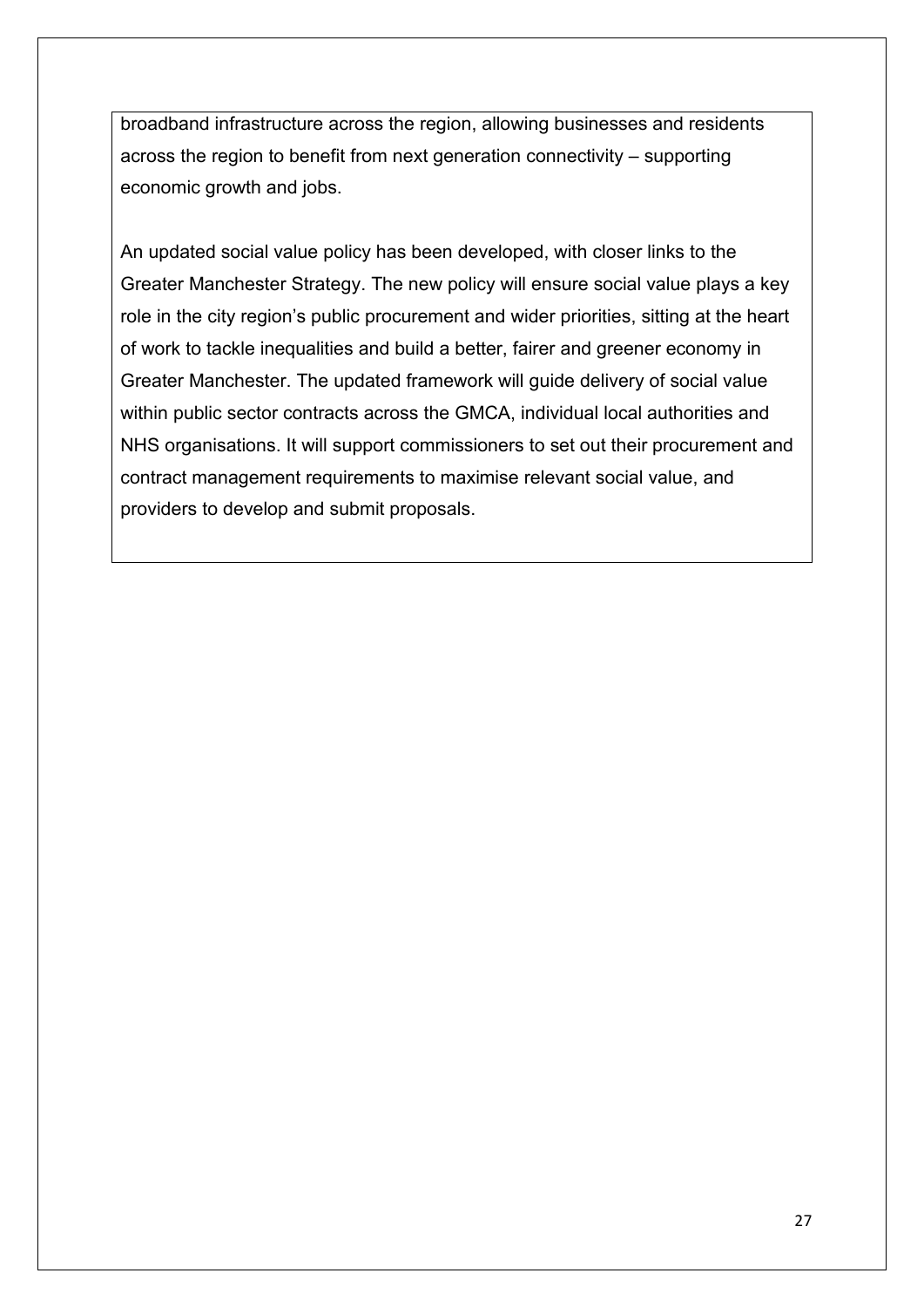# E. DEVELOPING THE ENTITY'S CAPACITY, INCLUDING THE CAPABILITY OF ITS LEADERSHIP AND THE INDIVIDUALS WITHIN IT

Each Member has a clear role profile in relation to their portfolio. The assigned portfolios are published through the GMCA website, so members of the public are aware of which member of the GMCA has strategic responsibility for which area. Leaders meet regularly with senior officers in relation to their portfolio.

Member Induction Sessions are held at the beginning of each year, and Member capabilities and skills are supported through the Member development programmes. Informal briefings are provided to Members in advance of all Audit Committee and Overview and Scrutiny Committees.

The Chief Executive Officer's role has been widened to include oversight of Transport for Greater Manchester. Part 3 of the GMCA Constitution sets out a Scheme of Functions Delegated to Chief Officers and those exercisable only by the GMCA to ensure clarity over the types of decisions that are delegated and those that are reserved for collective decision making of the Board.

Strategic management oversight and direction is provided through the Chief Executives Management Team, which is also the Incident management Group for emergencies, the Senior Leadership Team. The wider Leadership Team, Senior Leadership Team and Extended Leadership Teams meet regularly to discuss and share knowledge.

An increased focus on leading the delivery of system change through the Greater Manchester Strategy with improved co-ordination the GMCA and with Place has required:

- A wider range of Directors coming together to pull the 'professional specialisms' from across the CA together to lead/drive the organisation as a whole to meet agreed priorities. No one team can deliver system change
- A generic 'Director' role with a specialist portfolio to show role is about working cross the organisation with 'blocks of activity' grouped under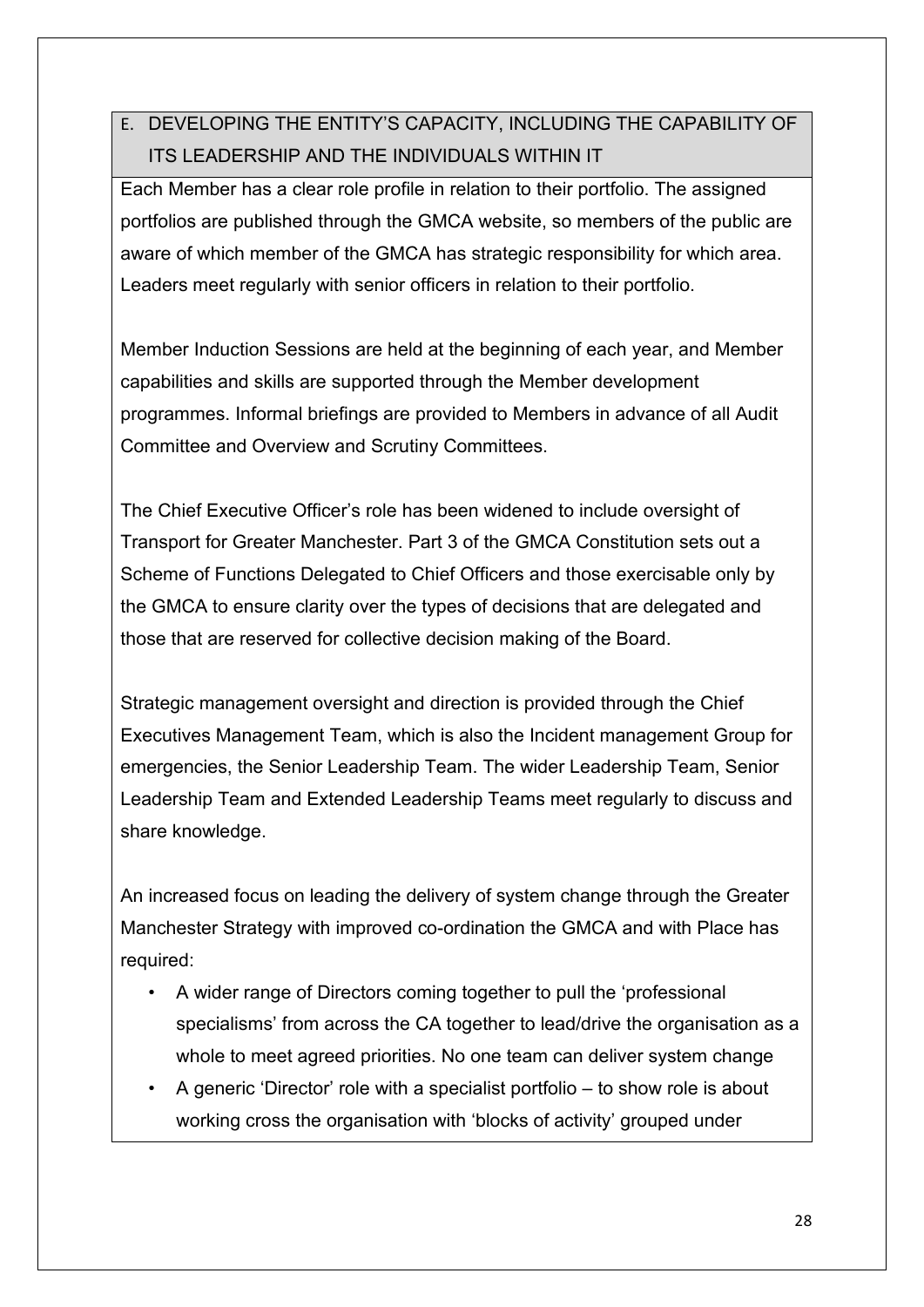Directors. By definition these 'Directorates' will rely on each other to deliver 'whole system change'.

• Corporate/Enabling Services are integral part of driving forward overall outcomes of the CA and the work of individual Directorates

These renewed directorates have been based on what the CA is trying to achieve:

- We want everyone to be Life Ready with the skills needed throughout live to succeed (Edn/Skills block)
- We want people to have good jobs in a prosperous economy (Economy block)
- We want people to live in vibrant and safe places (Place Making and Police/Fire/Criminal Justice blocks)
- We want GM to be a Low Carbon city region at the forefront of the  $4<sup>th</sup>$ Industrial Revolution (Green and Digital blocks)
- We want joined-up public services that support individuals' holistically, focussing on prevention and the promotion of the best life chances (Public Service Reform block)

A comprehensive GMCA business plan is in place and can be found on the GMCA's [website](https://www.greatermanchester-ca.gov.uk/media/2242/gmca_business_plan_2019_full_public.pdf)<sup>[2](#page-28-0)</sup>. This includes a set of performance targets. All the actions are drawn from the GMS and monitoring performance against the GMS is delivered through the Implementation Plan whose performance dashboard is reported through the Scrutiny Committees, and to the GMCA, on a six-monthly basis.

The GMCA has developed a GM Good Employment Charter and the GMCA itself has now achieved Member status through its own excellent employment practices.

The integrated staff Personal Development Plans first developed through 2017/18 as part of enhanced HR and organisational development service for overall GMCA continue to take place. Further recent initiatives include:

<span id="page-28-0"></span><sup>&</sup>lt;sup>2</sup> [https://www.greatermanchester-ca.gov.uk/media/2242/gmca\\_business\\_plan\\_2019\\_full\\_public.pdf](https://www.greatermanchester-ca.gov.uk/media/2242/gmca_business_plan_2019_full_public.pdf)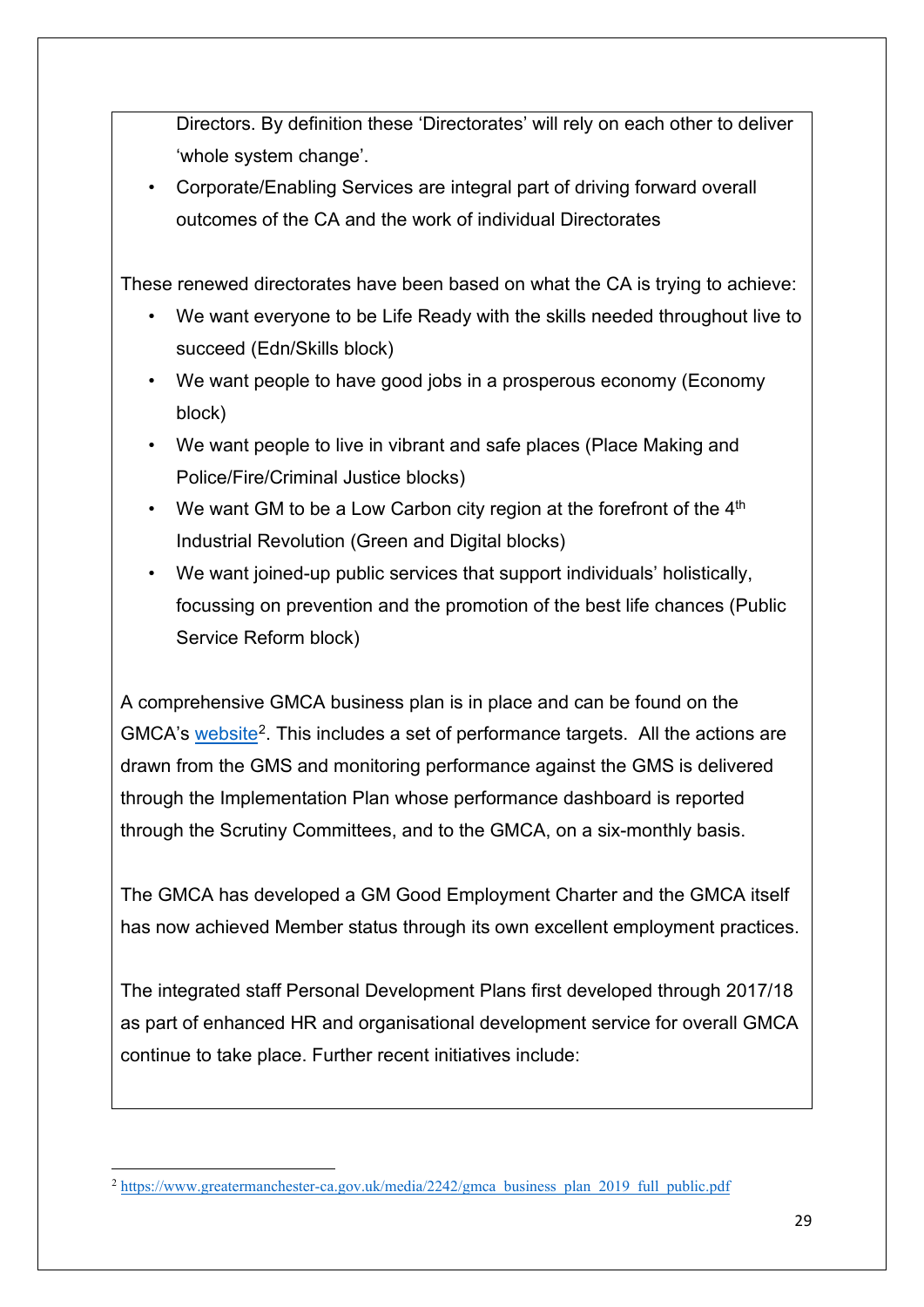- The launching of a health and wellbeing area on the intranet that includes a comprehensive suite of online support, virtual learning and opportunities to have face to face support
- An expanded portfolio of e-learning modules for staff and manager including equality and diversity awareness
- The launch of Mi Learning with a suite of new and improved managerial support tools to help people managers improve their knowledge and skills
- Leadership Development Programme procured and being rolled out across **GMFRS**
- Specialist recruitment strategies Firefighter and Senior Recruitment utilising Digital Technology

In addition to staff engagement surveys – regular monthly 'pulse checks' were now embedded within the organisation. These pulse checks were particularly important in helping to gauge how staff were feeling in terms of the move to a 'new normal' in ways of working and a hybrid mix of office and homeworking across the organisation.

### Areas for Focus in 2021/22:

• The establishment of new ways of working in the post-Covid environment. Resetting the way we work as an organisation to ensure that hybrid ways of working are adaptable to the needs of all staff within the organisation.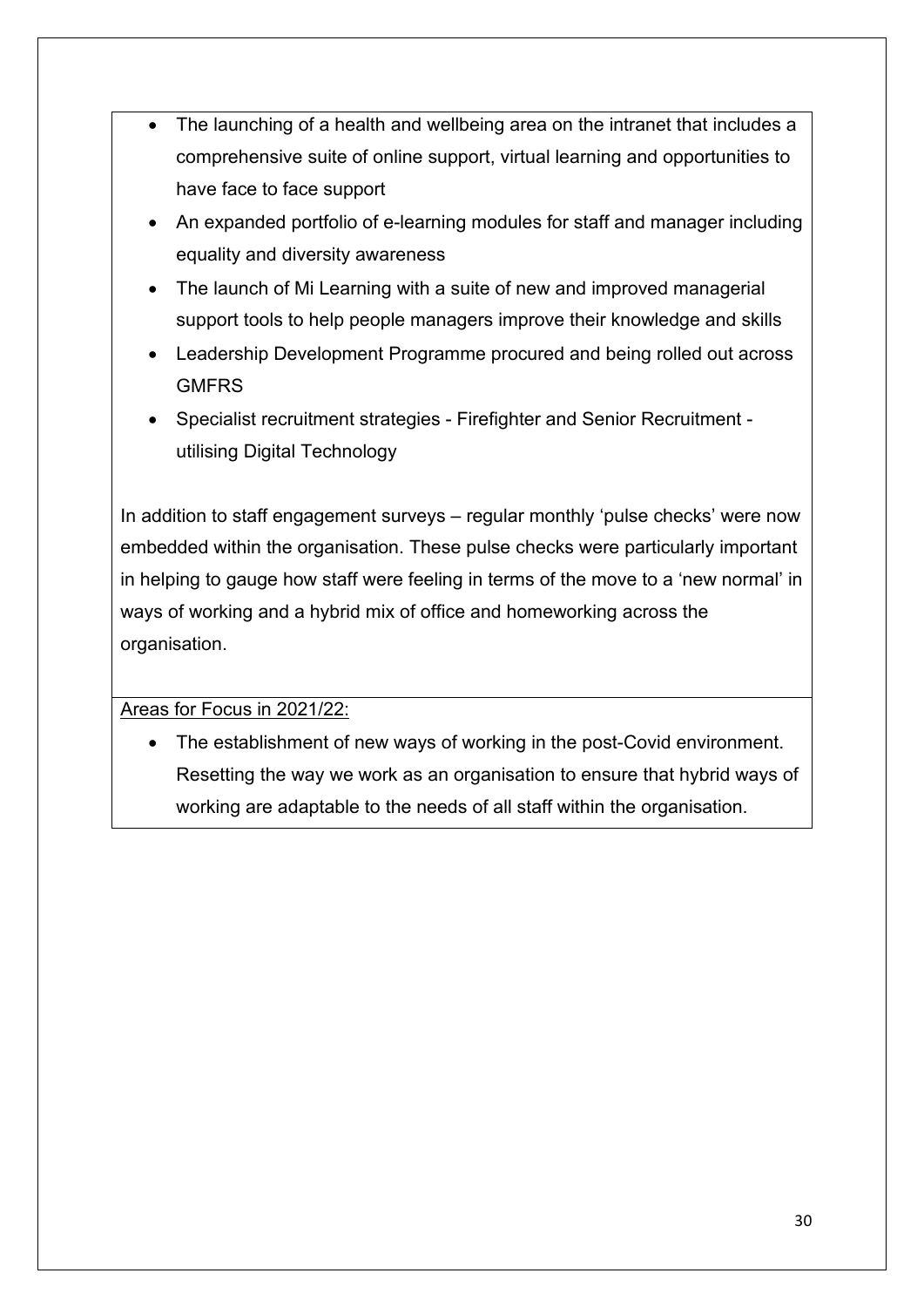## F. MANAGING RISKS AND PERFORMANCE THROUGH ROBUST INTERNAL CONTROL AND STRONG PUBLIC FINANCIAL MANAGEMENT

The GMCA Corporate Risk Register (CRR) was reviewed and updated on a quarterly basis throughout during 2020/21. The CRR identifies risk ownership for specific risks and is owned by the Governance and Risk Group. The GMCA Audit Committee receives quarterly updates on the CRR. Given the Covid-19 pandemic, a Covid-19 risk register was developed in April 2020 which will continue to be monitored in 2021/22.

The Audit Committee is responsible for overseeing the effective operation of the systems of governance, risk and Internal control arrangements. New Internal Audit arrangements were implemented in 2019/20 with the appointment of a new inhouse Head of Audit and Assurance and the establishment of an in-house GMCA Internal Audit team. The Internal Audit Plan is approved by Audit Committee, and Internal Audit provide quarterly progress reports to Audit Committee. The Head of Audit and Assurance produces an Annual Assurance opinion.

There is an established Scrutiny process comprised of three themed committees (Corporate Issues & Reform; Economy, Business Growth & Skills; and Housing, Planning & Environment) with each being subject to the scrutiny / call-in process whereby any Member of Constituent Councils can refer items for possible scrutiny. Areas for each scrutiny committee to are also proposed by the Chair and other members of the committees who are the owners of each committee's work programme.

GMCA's Revenue and Capital Budget and Monitoring Reports; Mayoral General Revenue and Capital Budget and Monitoring Reports; Mayoral Police and Crime Revenue and Capital Budget and Monitoring Reports; Treasury Management Strategy and Treasury Management Outturn Reports are all subject to appropriate reviewing, scrutiny and challenge where appropriate through the Corporate Issues & Reform Scrutiny Committee and via the Audit Committee.

Areas for Focus in 2021/22: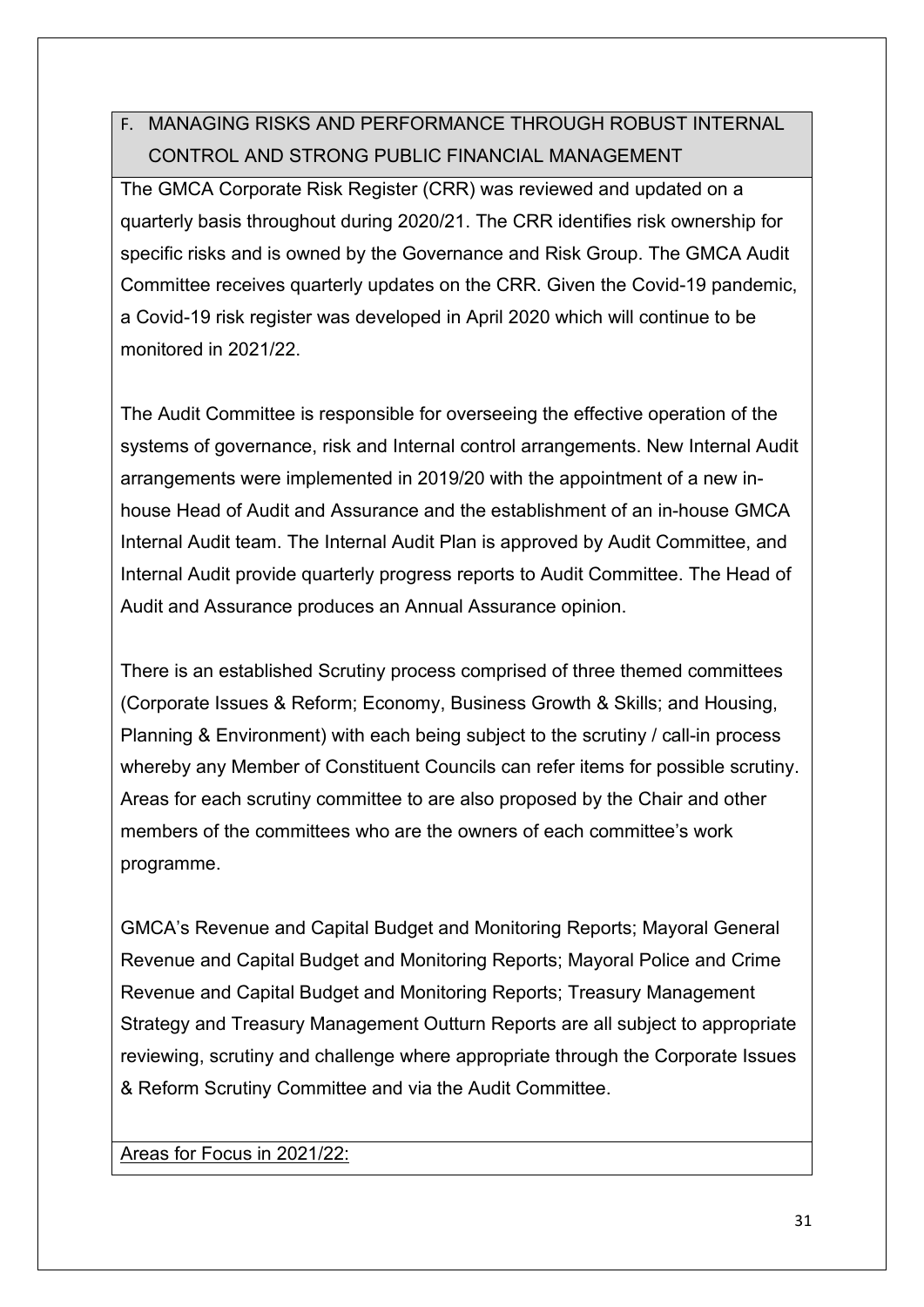- Continuing to embed the GMCA Risk Management Framework across all Directorates within GMCA
- Robust arrangements to put in place to monitor delivery, performance and risk – ensuring the successful delivery of the Greater Manchester Strategy
- Implementation of the CIPFA Financial Management Code of Practice